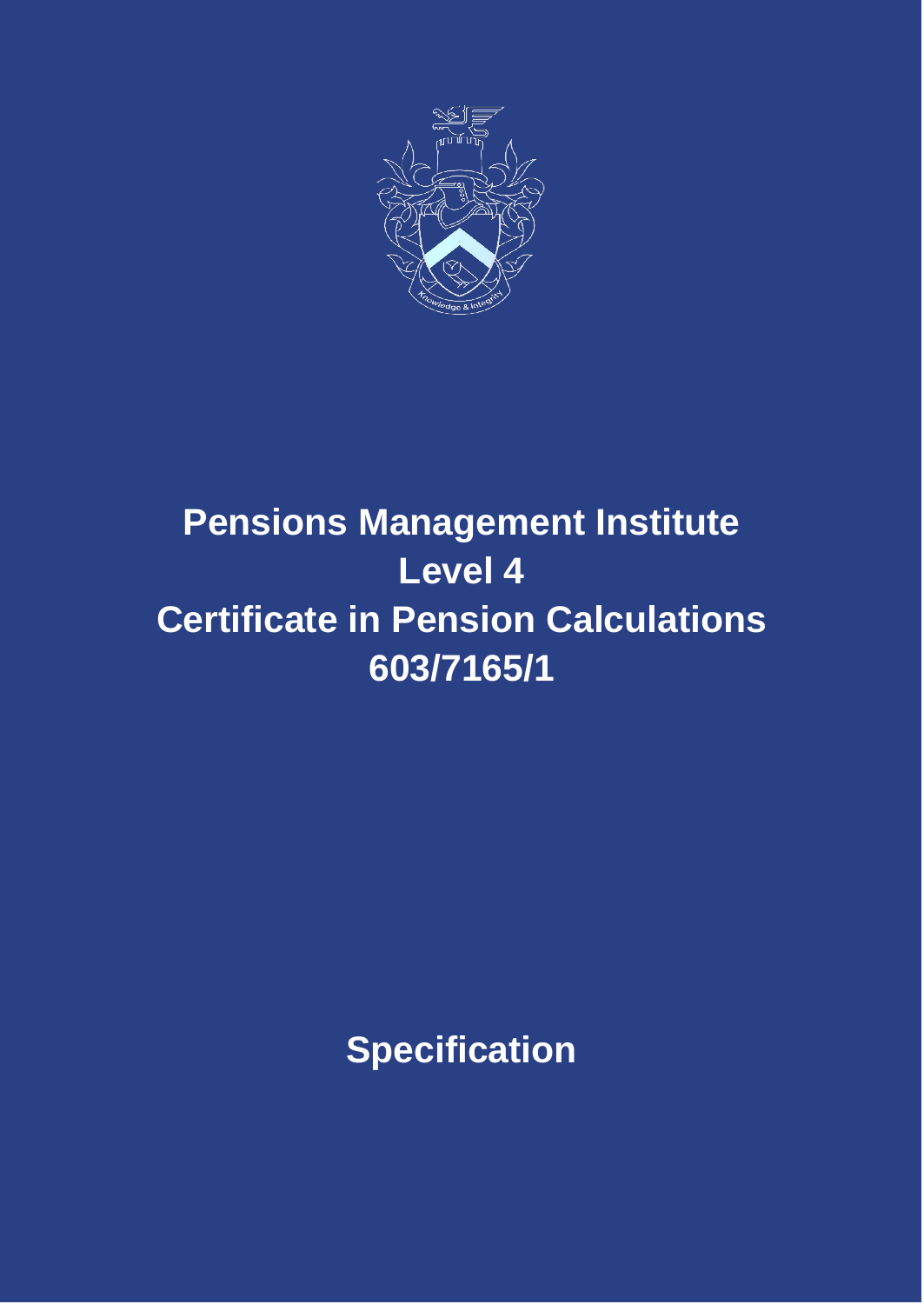### **PMI Level 4 Certificate in Pensions Calculations ©2021**

Pensions Management Institute 6th Floor 9 Appold Street London EC2A 2AP



[info@pmi-pensions.org.uk](mailto:info@pmi-pensions.org.uk)



+44 (0) 20 7247 1452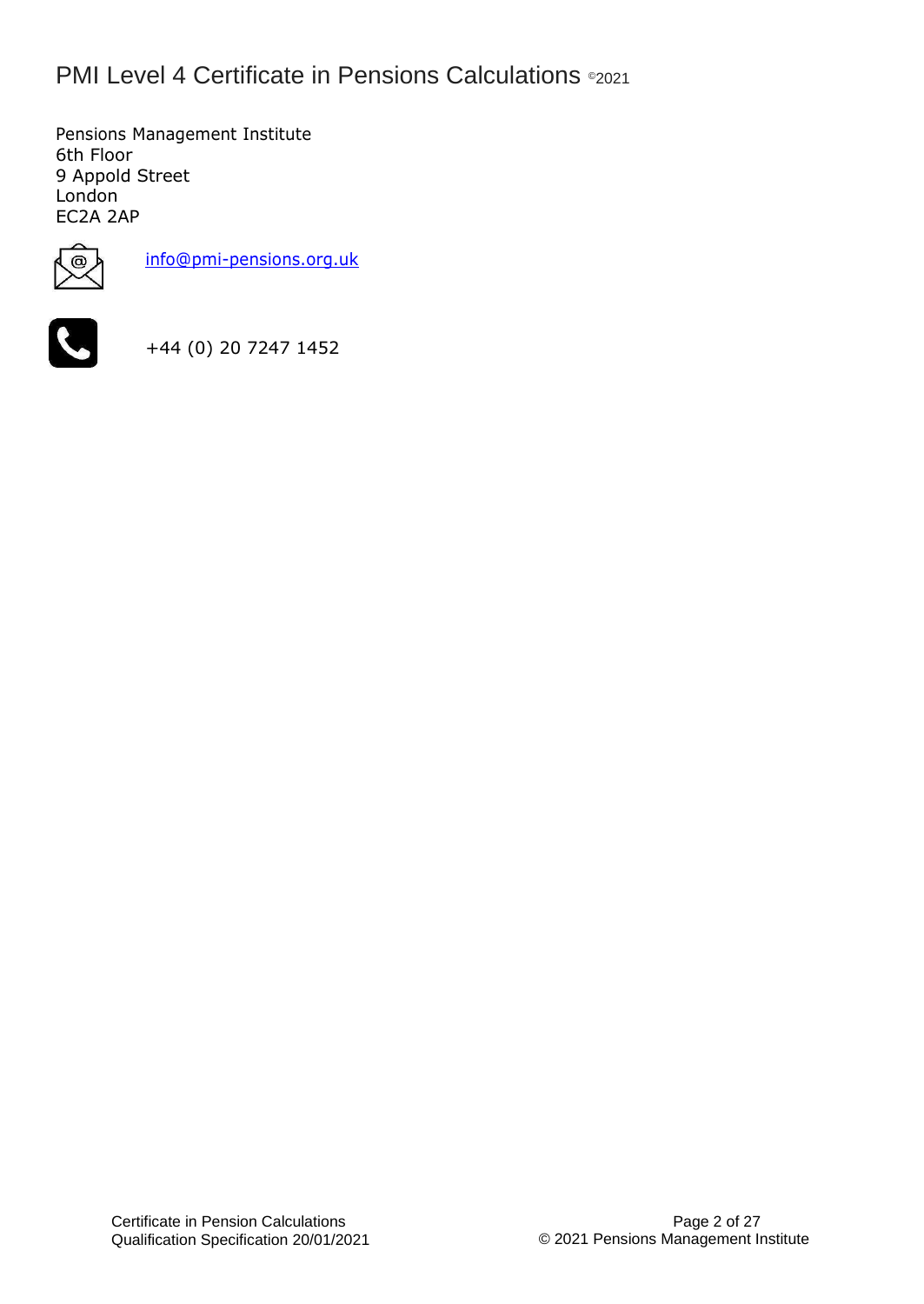#### **About PMI**

Founded in 1976, the Pensions Management Institute (PMI) is the UK's largest and most recognisable professional body for employee benefits and retirement savings professionals, supporting over 6,500 members.

PMI's members, represented throughout the UK, are responsible for managing and advising some of the largest institutions in the world, accounting for  $E$  1 trillion invested in pensions. Wepromote excellence through arange of services for the benefit of members, the wider economy and, with over ten million now saving through automatic enrolment, society as a whole.

Thepurposeof the PMI is "To set and promotestandardsofexcellence and lifelong learning for employee benefits and retirement savings professionals and trustees through qualifications, membership and ongoing support services".

To achieve this, the PMI:

- Promotes and embeds professional standards, setting the benchmarks for best practice in the employee benefits and retirement savings industry
- Producesqualifications that haveareputation forexcellence and which ensureemployee benefits and retirement savings professionals, whether they are scheme managers, consultants, administrators or trustees, are educated to the very highest standards and with knowledge of the very latest legislation
- Provides continued lifelong learning designed to strengthen the knowledge and skills of employee benefits and retirement savings practitioners in performing to the best of their ability
- Plays apivotalrole inshapingtheindustry, working withgovernment andcollaborating with other bodies on research and thought leadership on key issues
- Presentsanannualconferenceandawiderangeoftechnicalseminars tocaterforthose starting out in the pensions industry through to highly experienced pensions professionals
- Provides industry-leading insight, including a 'Pensions Aspects' monthly magazine, PMITV, newsletters and blogs to keep practitioners abreast of the very latest developments in a rapidly changing industry
- Proactively has a voice in mainstream and social media, with a presence on Twitter and LinkedIn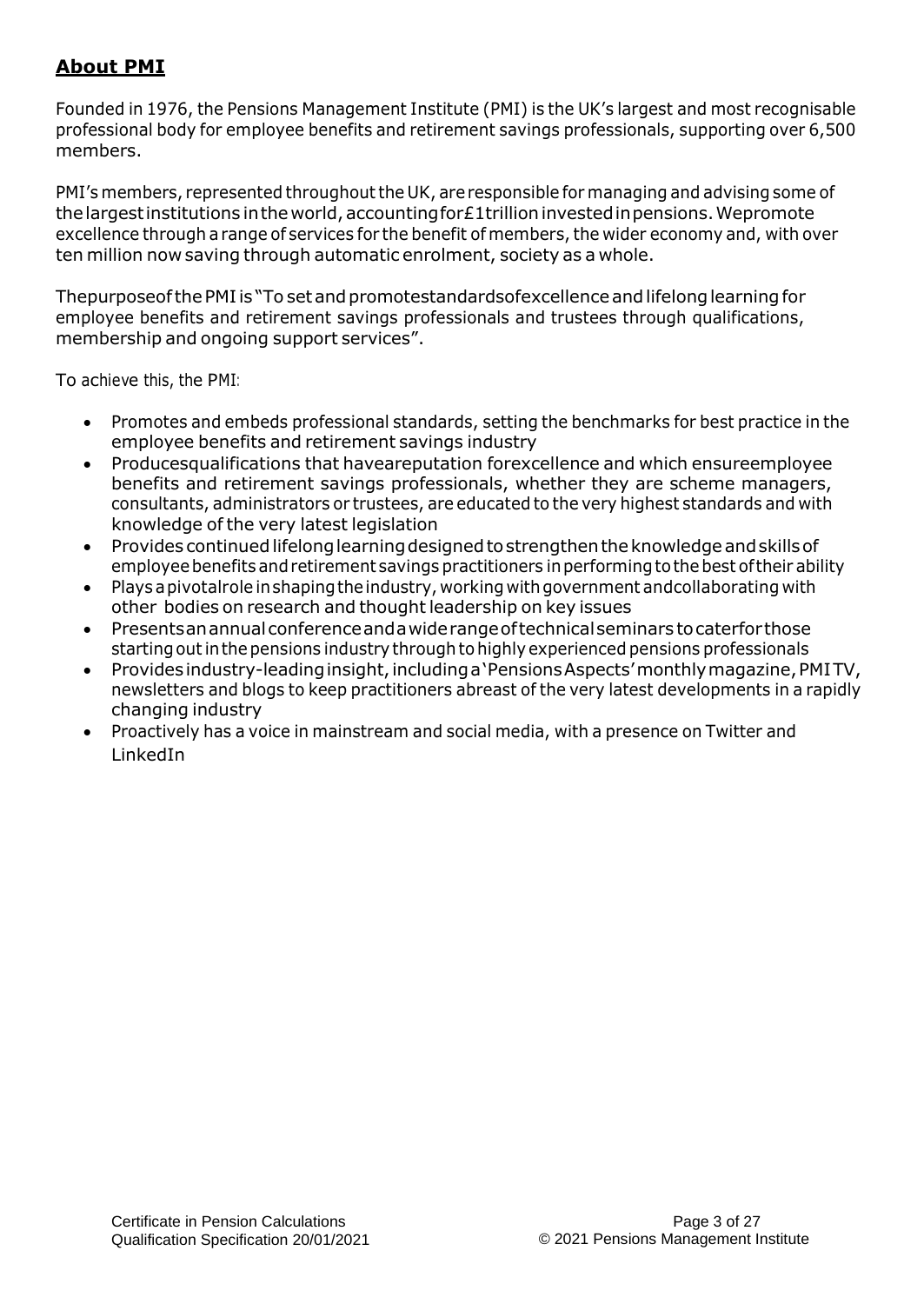#### **PMI Qualifications**

The PMI is the UK's leading professional body for those working in the field of employee benefits andretirement savings. It supports and develops the experts who areresponsible for running the UK's pensions industry and is acknowledged as the body for establishing, maintaining and improving professional standards in every area of pension scheme management, consultancy and trusteeship.

PMIqualifications are recognisedforboththeirdepthand their standing within the pensions industry. Ifyouchoose totake asingle-unit, standalone qualification, or if youchoose totake a multi-unitqualification overanumberofyears, then that qualification isrecognisedbythe pensions industry as having the depth and rigour to demonstrate the knowledge and expertise of thosetaking it.

#### **Syllabuses**

Eachsyllabusareaispresentedinaform whichisintendedtogiveanindicationofthedepth and breadth of knowledge required. Eachsyllabus area is divided into sections with an initial statement, or learning outcome, indicating what is expected of learners and somenotes detailing the way in which the initial statement should be interpreted.

Theinitialstatementandnotesusekey wordsinheavytypetoindicate thedepthand/ or breadth of knowledge required. The key words should be interpreted as follows:

**analyse** – interpret and examine in detail **define** – make clear the exact meaning **demonstrate** - explain or prove by reasoning / example **describe** - give a detailed account of/mark the difference between / determine the value **explain** - make clear or intelligible / illustrate the meaning of **identify** - demonstrate what something is **outline**-briefgeneralexplanation/summarywithoutdetail **understand**–comprehend/haveathoroughknowledgeof

ThisisthenfurtherbrokendownintoAssessmentCriteria.AssessmentCriteriaare descriptive statements that provide learners and instructors with information aboutthe qualities,characteristics andaspectsofagivenlearningtask.Fundamentally,theyspecify clearly the standards that must be met and what evidence should be used to show achievement of learning outcomes.

#### **Support and Recognition**

These qualifications have been developed with the support of individuals and organisations withinthe pensionssectorandfromallindustrybodiesthatsupport thesectorinthe United Kingdom.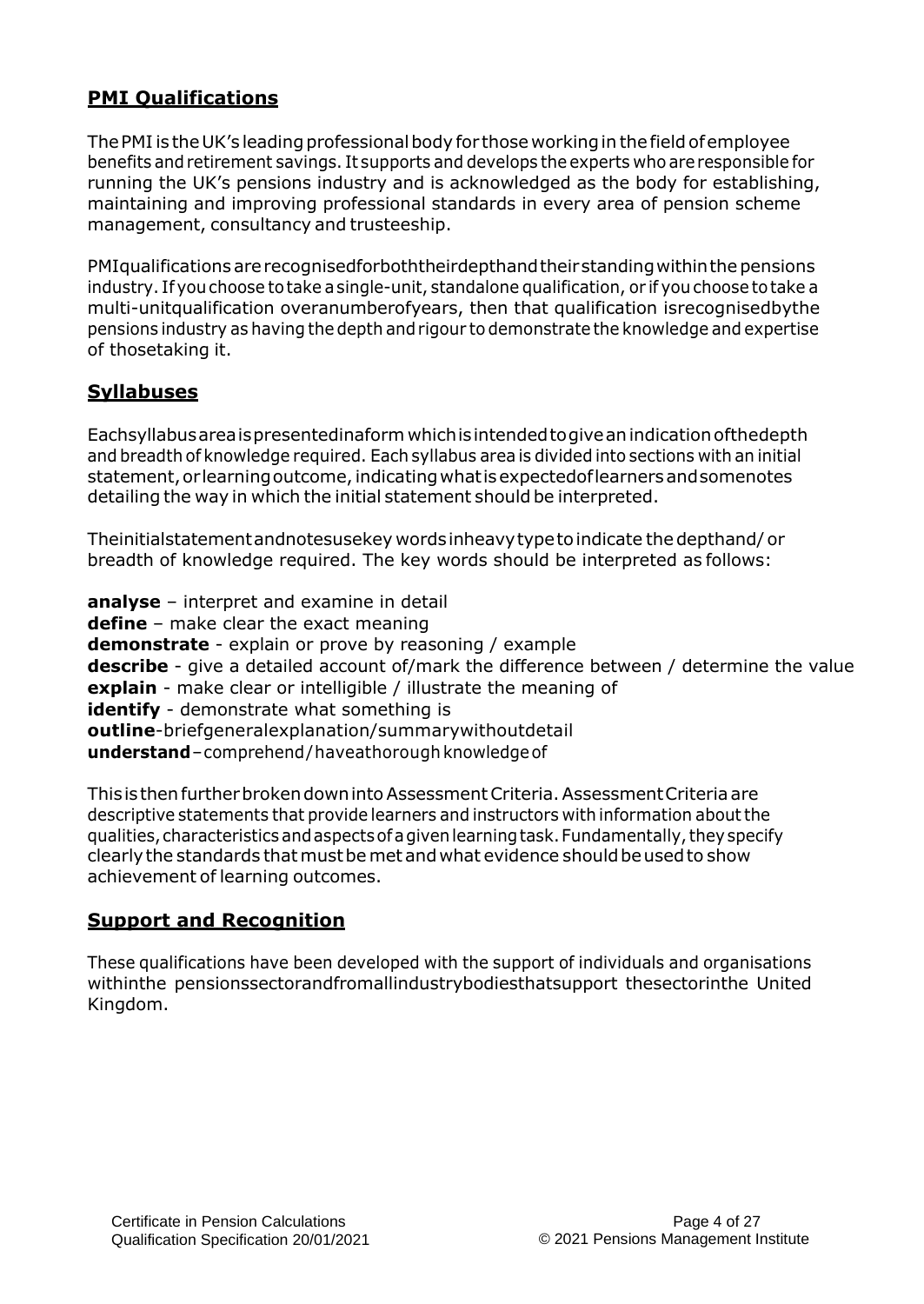## **Certificate in Pension Calculations**

**Qualification Number: 603/7165/1 RQF Level: 4 Total Qualification Time: 304 hours**

### **Qualification Aim**

Suitable for pension scheme administrators working in either defined benefit (DB) or defined contribution (DC) schemes, or both. Designed to demonstrate a learner's competence in the calculatingandquotingofbenefitsofdefinedbenefitanddefinedcontributionschemes.

#### **Qualification Abstract**

Thesyllabusofeachoftheunitsispresentedinaformwhichisintendedtogiveanindication ofthe depth and breadth of knowledge required. Each syllabus is divided into sections with an initial statement, or learning outcome, indicating what is expected of learners and some additional guidance notes detailing the way in which the initial statement should be interpreted.

#### **Prerequisites**

There are no formal prerequisites for this qualification; neither in terms of prior qualifications nor interms of prior knowledge and experience. However, itis anticipatedthat mostlearners willbeworkinginthepensionsindustryinsomecapacity. Forexample, somelearnerswill haveundertakenthePMIAwardinPensionsEssentialsorCertificate inPensionsEssentials.

#### **Apprenticeships**

Thefirstfourunits(Level3)ofthisqualificationcanbeundertakenaspartoftheWorkplace Pensions (WPP) Apprenticeship. Full details can be found on the PMI website.

#### **Accreditation of Prior Learning**

None applicable.

#### **Regulation**

This qualification is regulated by Ofqual and appears in the Register of Regulated Qualifications: <http://register.ofqual.gov.uk/>

#### **Qualification Level**

This qualification has been benchmarked at Level 4 in the Regulated Qualification Framework.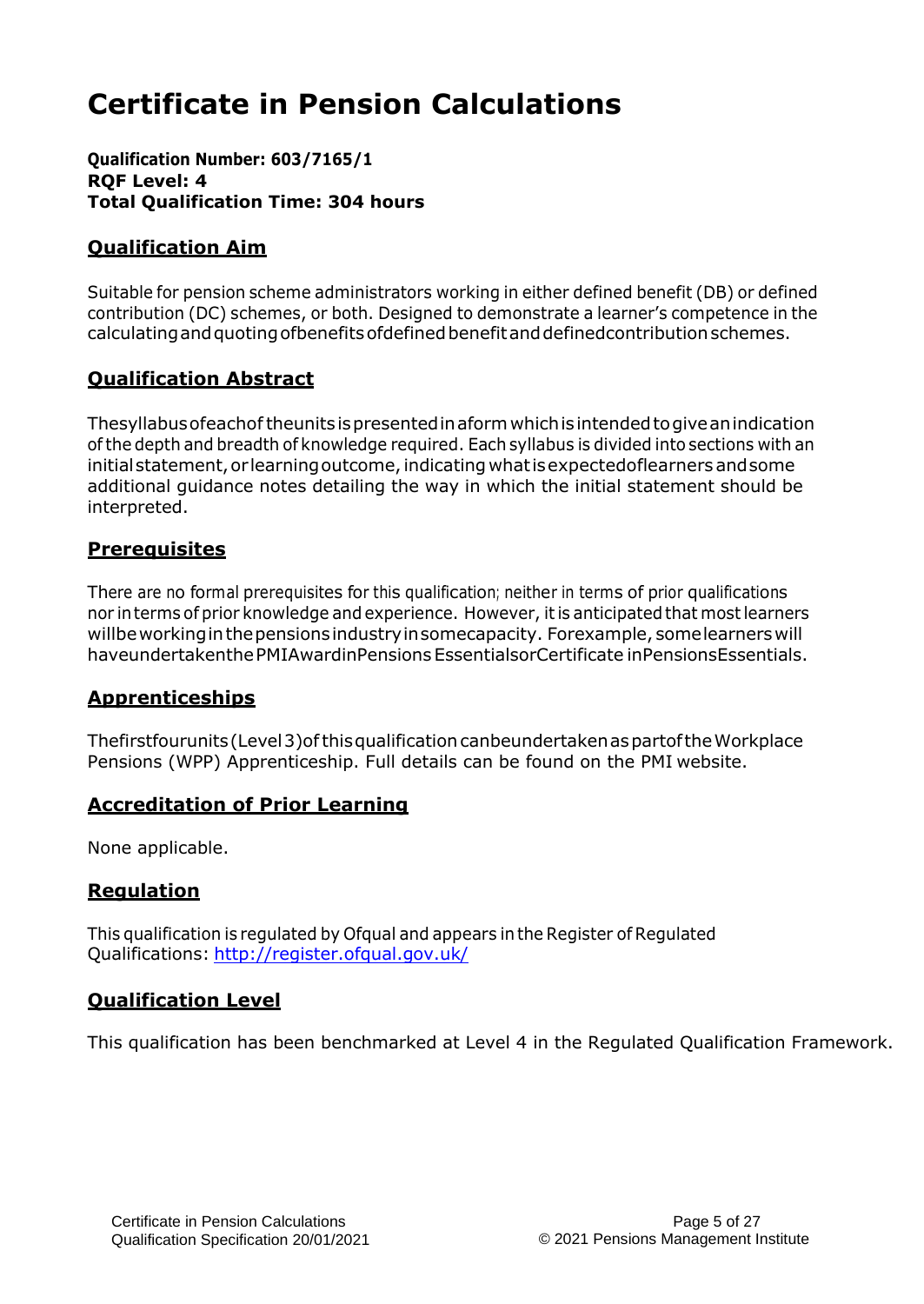#### **Qualification Structure and Completion Criteria**

This qualification comprises seven units.

| <b>Unit</b> | <b>Description</b>                                                      | Level |
|-------------|-------------------------------------------------------------------------|-------|
|             | Calculate and Quote Pension Scheme Death Benefits for Members without   | 3     |
|             | <b>Special Circumstances</b>                                            |       |
| 2           | Calculate and Quote Pension Scheme Leaver Benefits for Members without  | 3     |
|             | <b>Special Circumstances</b>                                            |       |
| 3           | Calculate and Quote Pension Scheme Retirement Benefits for Members      | 3     |
|             | without SpecialCircumstances                                            |       |
| 4           | Calculateand Quote PensionSchemeTransfer In Benefits and TransferOut    | 3     |
|             | <b>Benefits for Members</b>                                             |       |
| 5           | Calculate and Quote Pension Scheme Death Benefits for Members with      | 4     |
|             | <b>Special Circumstances</b>                                            |       |
| 6           | Calculate and Quote Pension Scheme Leaver Benefits for Members with     |       |
|             | <b>Special Circumstances</b>                                            |       |
| 7           | Calculate and Quote Pension Scheme Retirement Benefits for Members with | 4     |
|             | <b>Special Circumstances</b>                                            |       |

All seven units must be achieved in order to complete the qualification.

#### **Qualification Delivery**

ThisqualificationisdeliveredviaPMIApprovedCentresorviaindividuals self-studying.

Approvedcentresmustcomplywithall relevantOfqualRegulationsandGuidance.

#### **Assessment**

Allsevenunitsareassessedthroughcasestudyexaminations, whichareopenbook. Asthe casestudies are meantto reflectreallife calculations, the examinations are'practical'.

- Units 1 and 2 examinations last for **3.0 hours**
- Units 3 and 4 examinations last for **3.5 hours**
- Units 5, 6 and 7 examinations last for **3.5 hours**

The case studies for the examinations are based on three (3) fictitious pension schemes. Two (2) of these are final salary schemes – one of which is a CARE scheme – and the other is a money purchase scheme.

Past Papers and Examiners' reports can be found on the learning website:

<https://www.cpc-learning-materials.com/>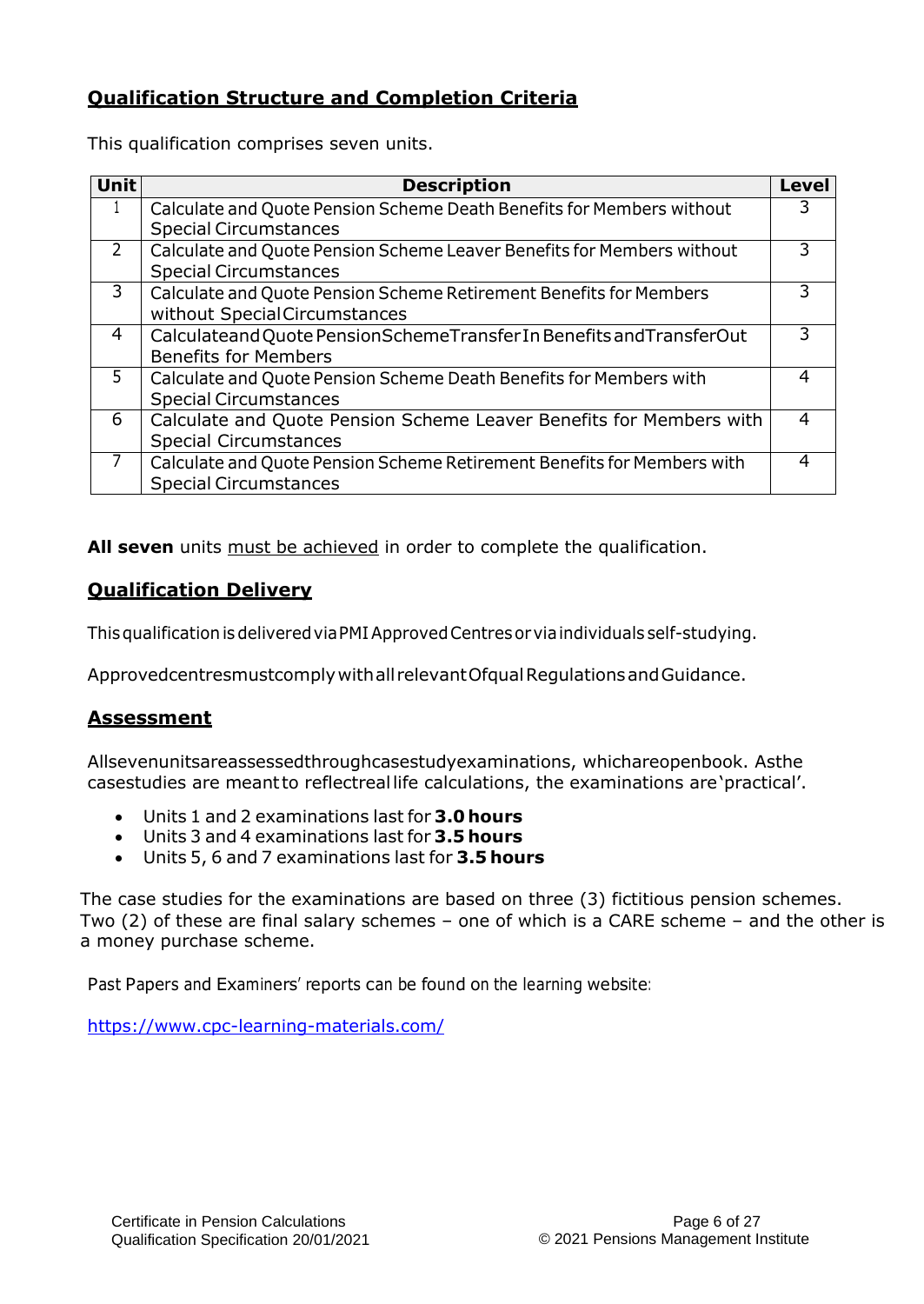#### **Total QualificationTime**

TQT is a measure required by Ofqual the qualifications regulator and comprises:

- a) Guided Learning Hours (GLH). This means time spent beingtaught by an instructor (and not necessarily face to face); and
- b) Study Time. This means self-study/revision/reading

| Guided learning hours (GLH)   | 14                    | (Revision Courses)   |  |  |
|-------------------------------|-----------------------|----------------------|--|--|
| Self-study (SS)               | 243                   | (30perunitLevel3)    |  |  |
|                               |                       | (41 perunit Level 4) |  |  |
| Formative Assessment (F)      | 23.5                  | (Mock Exams)         |  |  |
| Summative Assessment(S)       | 23.5                  | (Online Exams)       |  |  |
| TotalAssessmentTime(TAT)      | $(F+S)$<br>47         |                      |  |  |
| <b>TotalQualificationTime</b> | 304 Hours(GLH+SS+TAT) |                      |  |  |

The above estimates are based on evidence we have gathered from users of our qualifications, past experience and benchmarking exercises. Theevidence wehavegathered indicates thatthereisconsiderablevariationwithintheoverallTQTestimatesasblended approaches are common with differing mixes of Guided Learning and other elements which contribute to TQT. These estimates are reviewed regularly.

The qualification is normally achieved within three years of registration.

#### **Fees**

Fees for this qualification can be found on the [pmi-qualifications.pdf \(pensions-pmi.org.uk\).](https://www.pensions-pmi.org.uk/media/0vydtmpp/pmi-qualifications.pdf)

#### **Links with other qualifications andprogression**

All learners can progress to PMI administration focussed qualifications such as the Diploma in Pensions Administration or Certificate in Pension Scheme Member Guidance. Alternatively, they could pursue the PMI Diploma and Advanced Diploma in Retirement Provision.

The exact choice will depend on individual circumstances and career path.

#### **Membership Entitlement**

Learners undertaking the qualification will be automatically enrolled as VQ Student Members on registration for the duration of their study.

Learners completing the qualification successfully will be eligible to seek election as Certificate Members ofthe PMI with the designatory initials CertPMI.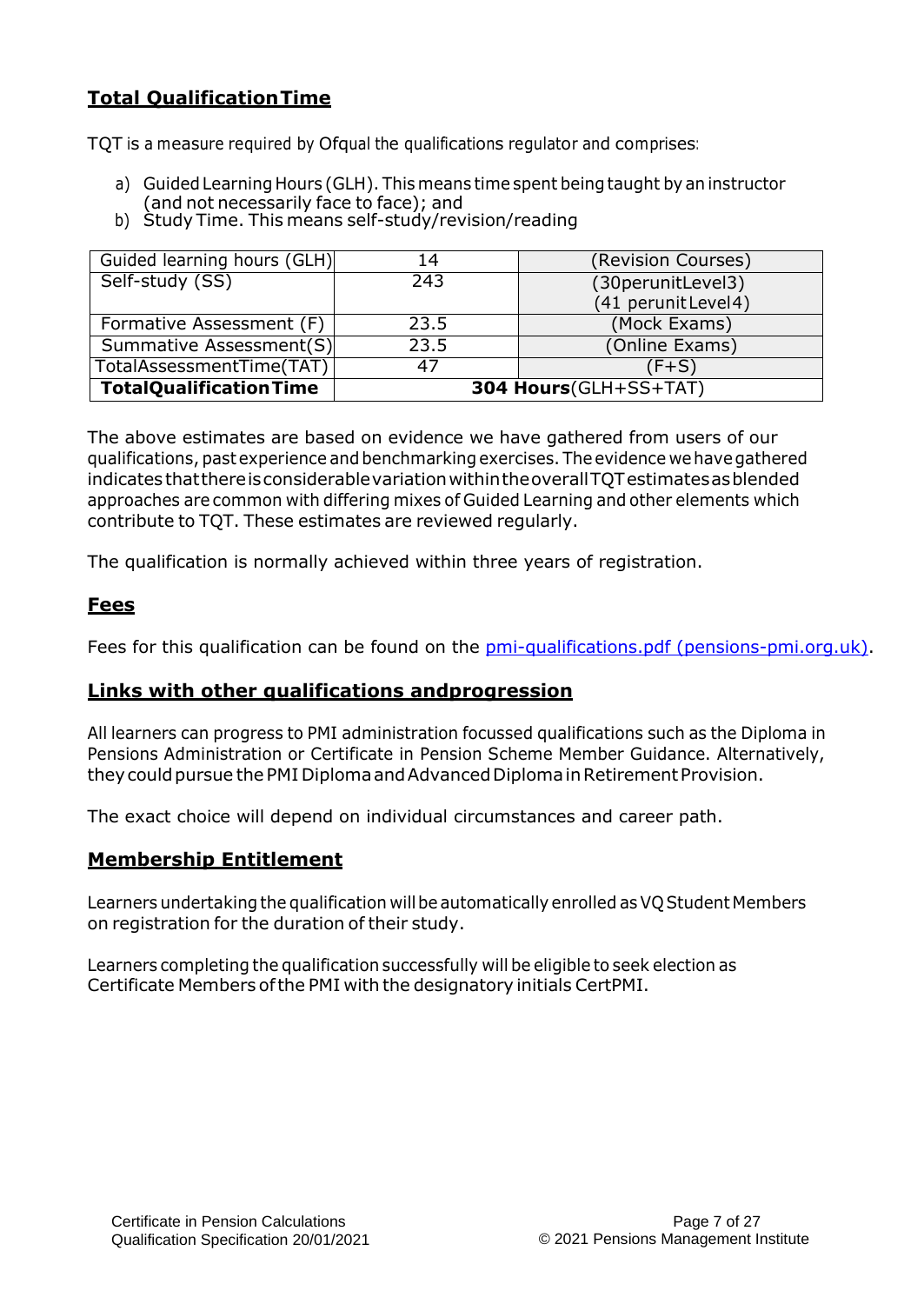### **Reading List (***for all units***)**

#### **Books:**

Thereis nospecificsettextforthisqualification. However, itisexpectedthatlearners will gain much of the knowledge necessary to achieve the qualification by using the:

- OPQ Retirement & Death Benefits Plan Scheme Booklet
- RST Pension Scheme Booklet
- XYZ Pension and Life Assurance Scheme Booklet
- Tables of Factors (*relevant for all Scheme Booklets*)

All of these can be found on the relevant pages of the [CPC Learning Website.](http://cpc-learning-materials.com/)

#### **Other books for review:**

Luderer,B. **ClassicalFinancial Mathematics**,Springer; 1sted.2021 edition (18 Feb.2021), ISBN-10: 3658320370/ISBN-13:978-3658320379.

O'Loughlin B. **Fundamentals of Investment** (A Practitioners Guide), Routledge; 1st edition (9 Jun. 2019), ISBN-10: 1138061620X/ISBN-13: 978-1138061620.

Read J. **Pensions and You**: A Simplified View of the UK Pensions System, ASIN B06Y5BLX8B

#### **Journals and Magazines:**

Financial Adviser. London: FT Business. Weekly. Available online at [www.ftadviser.com.](http://www.ftadviser.com/)

Money Management. London: FT Business. Monthly. Available onlin[ewww.ftadviser.com/brand/money-management](http://www.ftadviser.com/brand/money-management)

Money Marketing. London: Centaur Communications. Weekly. Available online at [www.moneymarketing.co.uk](http://www.moneymarketing.co.uk/)

Pensions Age. London: Perspective. Monthly. Available at [www.pensionsage.com](http://www.pensionsage.com/)

Professional pensions. London: Incisive Media. Weekly. Available at [www.professionalpensions.com.](http://www.professionalpensions.com/)

#### **Exam Guides**

Therearemanymodestly priced guides available inbookshops, or onlinethroughretailers such as Waterstones, Amazon, etc. You shouldchoose ones to suityour ownpersonal situation andrequirements.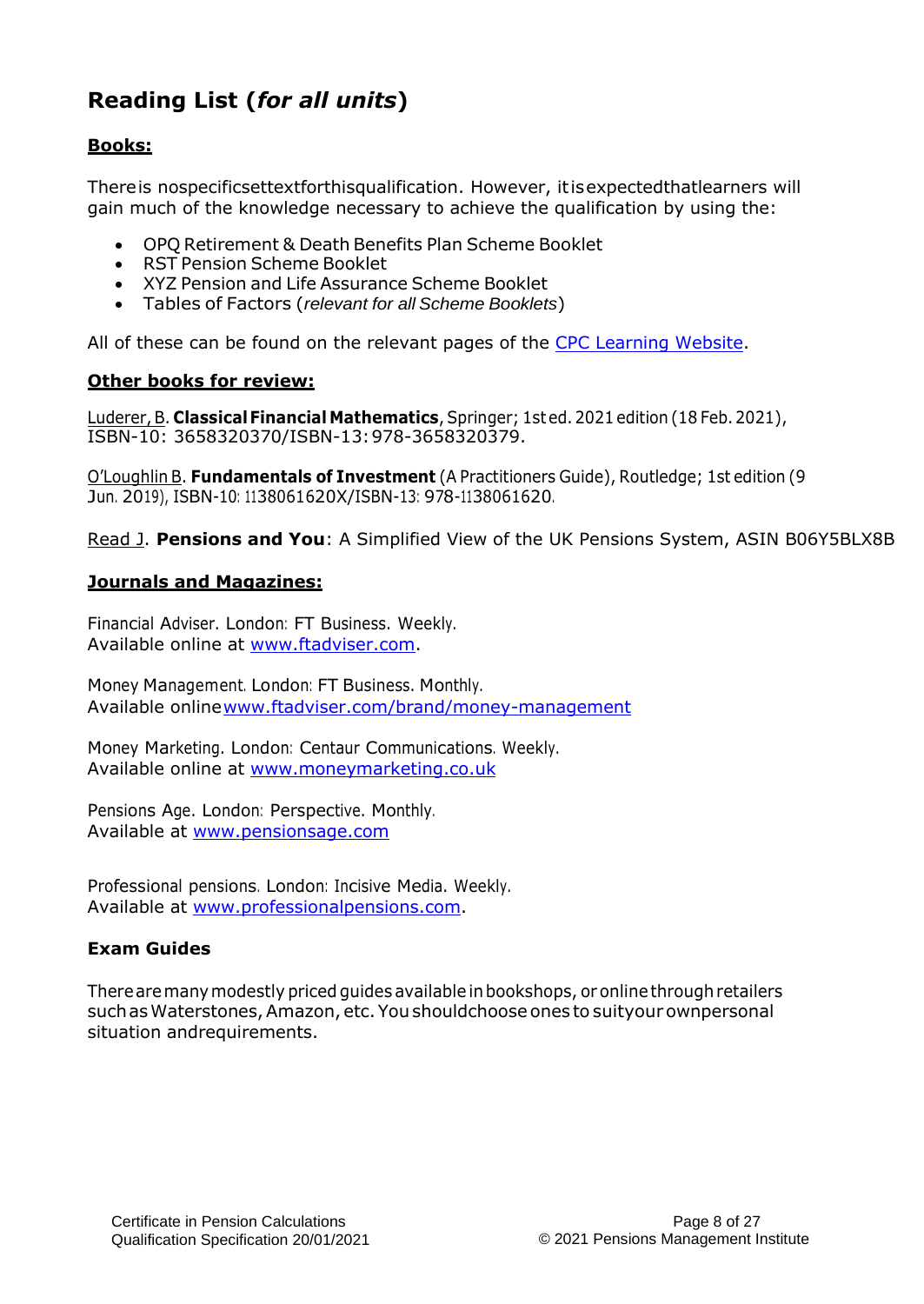### **Calculateand Quote PensionScheme DeathBenefits forMembers without Special Circumstances**

The aim of this unit is to:

Understand and calculate '*Death Benefit'* options within normal circumstances and in accordance with all relevant guidance and legislation. The learner will then be able to apply this knowledge in the production of a 'death benefits' quote to the trustees or beneficiaries.

| <b>Unit Level</b>                                                                                                                                   | 3 <sup>7</sup> | UnitReference L/618/6395                                                  |                  |                                                                                                                          | <b>Credits</b> | 3                                                                                                         |                                                                                                                  |
|-----------------------------------------------------------------------------------------------------------------------------------------------------|----------------|---------------------------------------------------------------------------|------------------|--------------------------------------------------------------------------------------------------------------------------|----------------|-----------------------------------------------------------------------------------------------------------|------------------------------------------------------------------------------------------------------------------|
| $\overline{38}$<br><b>TQT</b>                                                                                                                       |                | Unit Grading Structure   Pass / Fail                                      |                  |                                                                                                                          |                |                                                                                                           |                                                                                                                  |
| <b>Assessment Guidance</b> 3.0 Hour written exam online                                                                                             |                |                                                                           |                  |                                                                                                                          |                |                                                                                                           |                                                                                                                  |
| Learning Outcomes - the learner will                                                                                                                |                |                                                                           |                  |                                                                                                                          |                | Assessment Criteria - the learner can                                                                     |                                                                                                                  |
| 1. Be able to explain the scheme rulesfor<br>each of the schemes used in the case                                                                   |                |                                                                           | 1.1              | record.                                                                                                                  |                |                                                                                                           | Use the correct personal details from the member's                                                               |
| study examinations covering the<br>payment of death benefits                                                                                        |                |                                                                           | 1.2              | rules.                                                                                                                   |                | allowed based on the member's record and the scheme                                                       | Show the full range of requested options which are                                                               |
|                                                                                                                                                     |                |                                                                           | $\overline{1.3}$ |                                                                                                                          |                | Apply scheme definitions accurately.                                                                      |                                                                                                                  |
|                                                                                                                                                     |                |                                                                           | 1.4              | benefits.                                                                                                                |                |                                                                                                           | Applyallrelevantlegislation correctlyinrelationtodeath                                                           |
| 2. Demonstrate how to apply actuarial/<br>revaluation factors                                                                                       |                |                                                                           | 2.1              | death benefit options.                                                                                                   |                |                                                                                                           | Set out the calculations for each of the different types of                                                      |
| 3. Show the benefit options in an<br>approved format and in accordance<br>with acceptedprocedure                                                    |                |                                                                           |                  | Provide manual calculations for each of the different<br>types of death benefit category without arithmetical<br>errors. |                |                                                                                                           |                                                                                                                  |
|                                                                                                                                                     |                |                                                                           | 3.2              | legal personal representatives.                                                                                          |                |                                                                                                           | Show when lump sum deathbenefits are payable at the<br>trustees' discretion or to the deceased member's estate / |
| 4. Be able to explain the effects of<br>overridinglegislation onthe benefits<br>and options payable (taking into<br>of HM Revenue & Customs and the |                | account regulations and requirements<br>Department for Work and Pensions) | 4.1              |                                                                                                                          |                | Calculate and provide information in accordance with<br>Department for Work and Pensions, as appropriate. | regulations imposed by HM Revenue & Customs and the                                                              |
| 5. Explain what information and<br>documentation is required before the                                                                             |                |                                                                           | $\overline{5.1}$ |                                                                                                                          |                | quote benefits which match your calculations.                                                             | Write a letter to the beneficiary, sponsoror trustee and                                                         |
| scheme can settle the benefits                                                                                                                      |                |                                                                           | 5.2              |                                                                                                                          |                | accordance with accepted procedure.                                                                       | Show the benefit options in an approved format and in                                                            |
|                                                                                                                                                     |                |                                                                           | $\overline{5.3}$ |                                                                                                                          |                | the quotation and requested payment details.                                                              | Provide complete and accurate information to accompany                                                           |
|                                                                                                                                                     |                |                                                                           | $\overline{5.4}$ | require.                                                                                                                 |                |                                                                                                           | Give instructions to the addressee on the responseyou                                                            |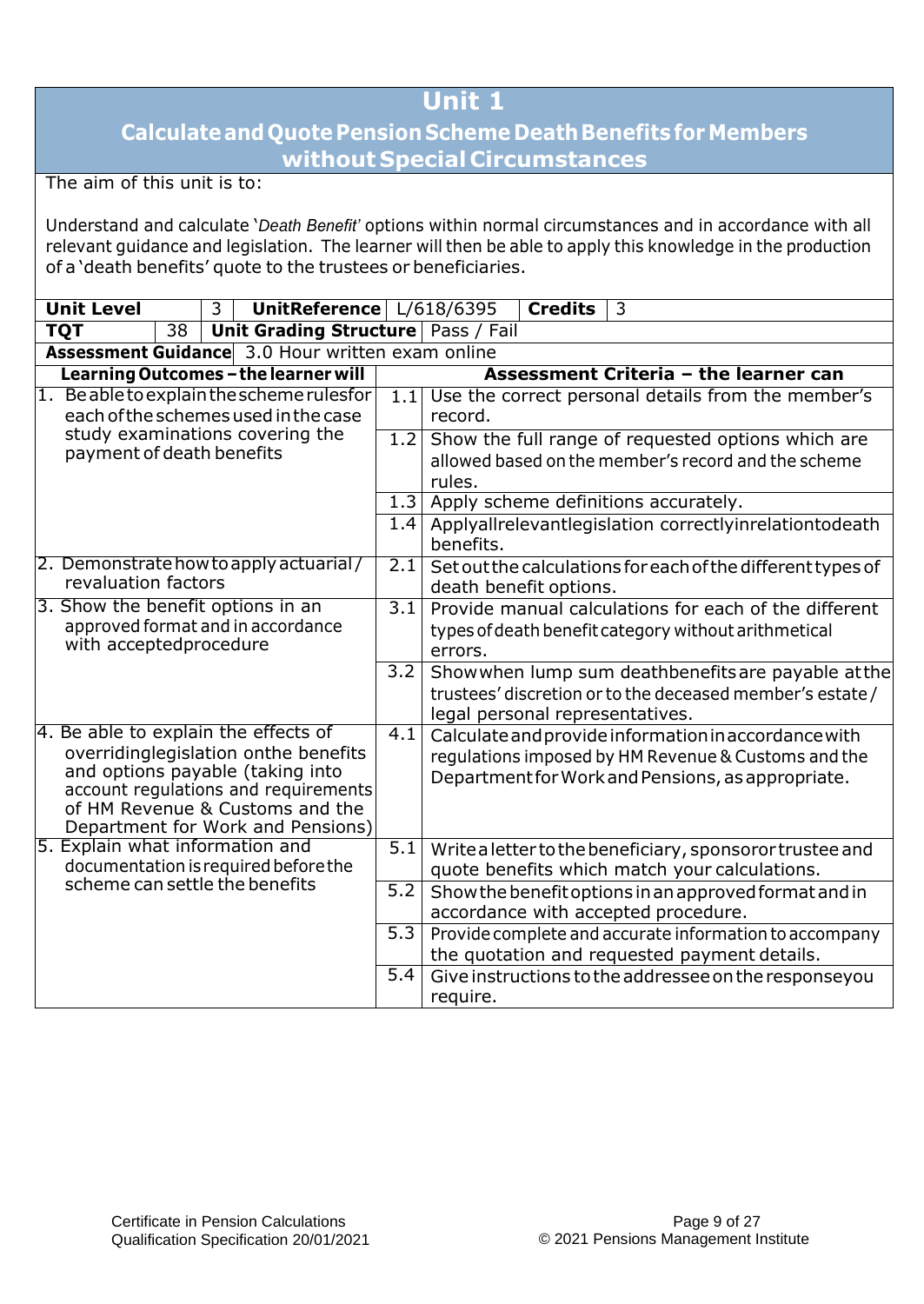#### **On successful completion of this unit, learners will know and understand:**

- The scheme rules for each of the schemes used in the case study examinations covering the payment of **death benefits**
- The effects of overriding legislation on the benefits and options payable (taking into account regulations and requirements of HM Revenue & Customs and the Department for Work and Pensions)
- Howtodeal withGuaranteedMinimumPensions, contracting-out requirements and conditions forpayment
- $\bullet$  How the death benefit is comprised (e.g. refund of contributions, lump sum (life assurance / 5-year guarantee) and spouse's pension (including child pensions))
- How to apply actuarial factors
- How to apply statutory increases on deferred pensions for the period between date of exit and date of death
- How to apply statutory increases on pensions in payment
- The Disclosure requirements
- The distinction between giving financial information and financial advice (in accordance with the latest Financial Services and Markets Act)
- The distinction between paying lump sum benefits at the trustees' discretion or to the deceased member's estate / legal personal representative(s)
- What information and documentation is required before the scheme can settle thebenefits

#### **In meeting the performance criteria, learners must demonstrate that they can:**

- A. Identify and apply **scheme rules anddefinitions** for allofthe following:
	- a) Final salary (*including contracted out and non-contracted out categories of benefit*)
	- b) Career average revalued earnings (CARE)
	- c) Money purchase
- B. Setout andprovidefully workedmanual**calculations** forallofthefollowing**death benefits**:
	- a) Refund ofcontributions
	- b) Lump sum (Life assurance / 5-year guarantee)
	- c) Spouse's pension
- **C.** Setoutandprovidefullyworkedmanual**calculations** forallofthefollowing**deathbenefit** scenarios:
	- a) Death inservice
	- b) Deathindeferment
	- c) Deathinretirement
- D. Identify when lump sum **death benefits** are **payable**:
	- a) At the trustees' discretion
	- b) To the deceased member's estate / legal personal representative(s)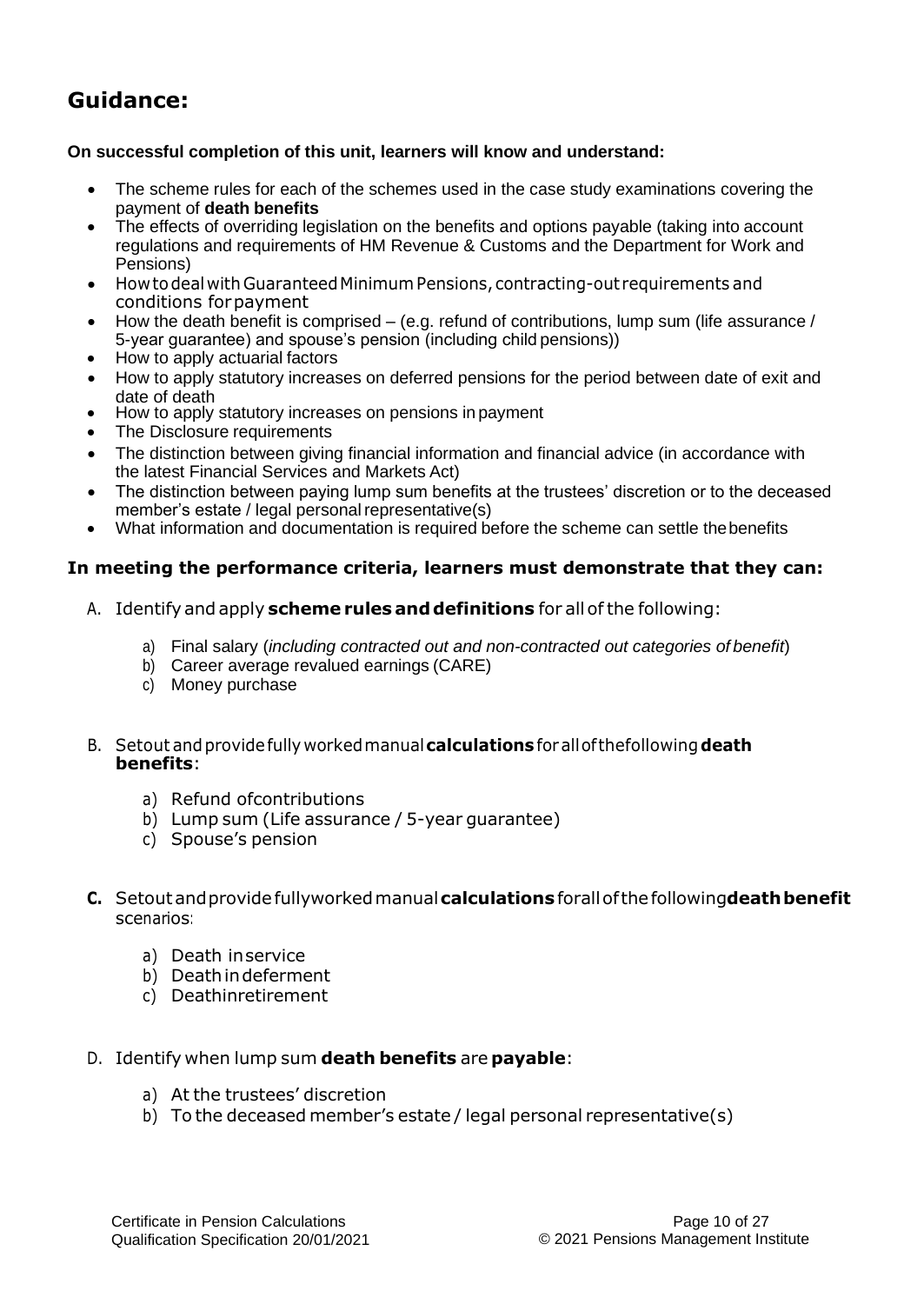- E. Determine the **options** open to members taking into account all ofthe following:
	- a) The member's record
	- b) Scheme rules
	- c) Relevant legislation
- F. Usethe**calculations**fromoneofthecasestudiescompletedto**writealetter** tothe beneficiary, sponsor or trustee. This letter must be a standard letter of response – **NOT**  single bulletpoints.

**EXPLANATION** - Calculations **could** include the recalculation of benefits to ensure minimum contracting-out requirements are met or suggestions for a suitable course of action if Lifetime Allowance limits have been exceeded.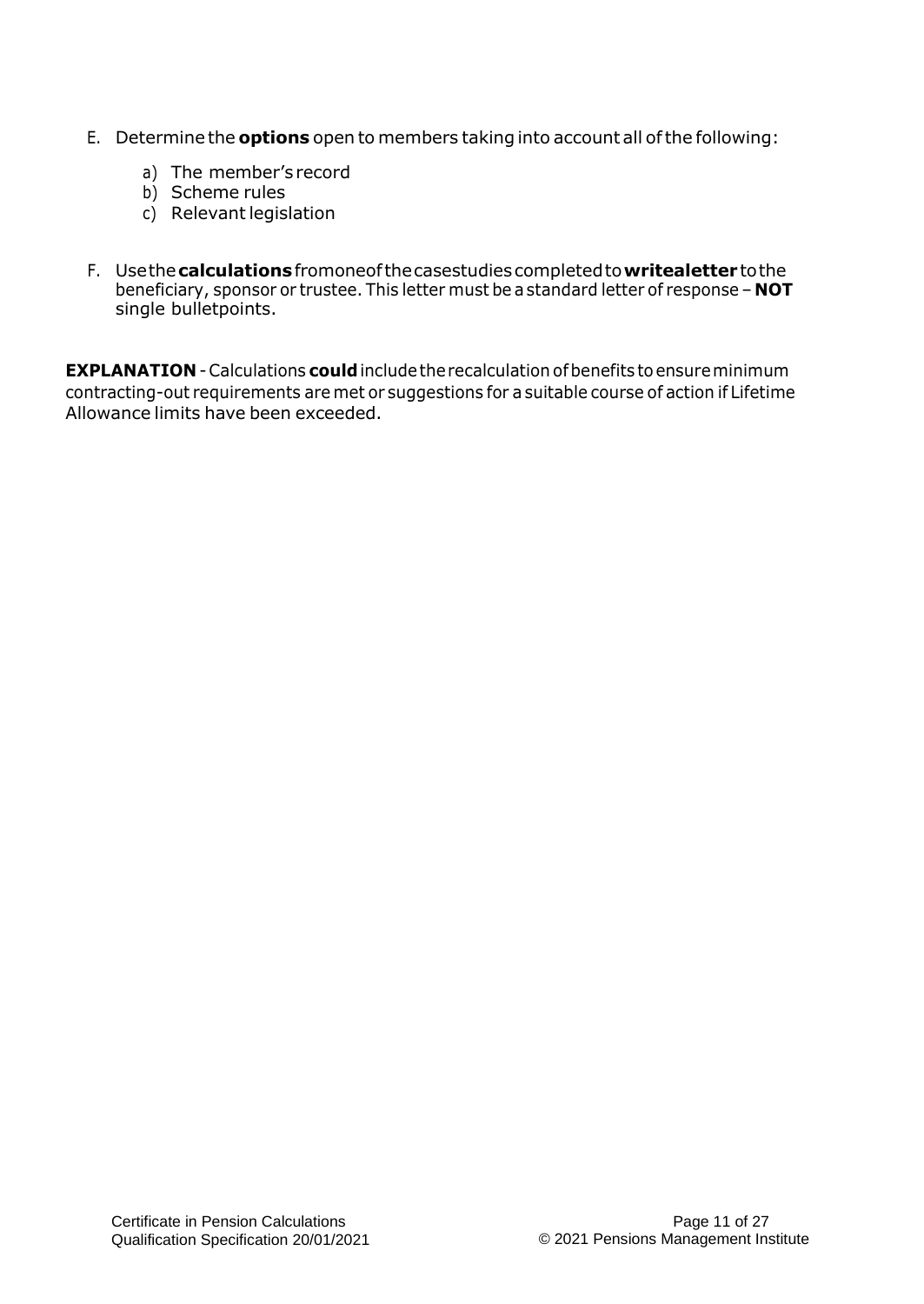### **CalculateandQuote PensionSchemeLeaver Benefits forMembers without Special Circumstances**

The aim of this unit is to:

Understand '*Leaver Benefit'* options within normal circumstances and in accordance with all relevant guidanceandlegislation. Thelearnerwillthenbe able toapplythisknowledge intheproductionofa'leaver benefits' quote to the scheme member.

|                                                               | <b>Unit Level</b>                                                                                                                                                                                                               |    | 3 | Unit Reference R/618/6396 |  |               | <b>Credits</b><br>3                                                                                                                                              |
|---------------------------------------------------------------|---------------------------------------------------------------------------------------------------------------------------------------------------------------------------------------------------------------------------------|----|---|---------------------------|--|---------------|------------------------------------------------------------------------------------------------------------------------------------------------------------------|
|                                                               | <b>TQT</b>                                                                                                                                                                                                                      | 38 |   |                           |  |               | Unit Grading Structure   Pass / Fail                                                                                                                             |
|                                                               | Assessment Guidance 3.0 Hour written exam online                                                                                                                                                                                |    |   |                           |  |               |                                                                                                                                                                  |
|                                                               | Learning Outcomes - the learner will                                                                                                                                                                                            |    |   |                           |  |               | Assessment Criteria - the learner can                                                                                                                            |
|                                                               | 1. Be able to explain the scheme rulesfor<br>each of the schemes used in the case                                                                                                                                               |    |   |                           |  | 1.1           | Use the correct personal details from the member's<br>record.                                                                                                    |
| study examinations covering the<br>payment of leaver benefits |                                                                                                                                                                                                                                 |    |   |                           |  | 1.2           | Show the full range of requested options which are<br>allowed based on the member's record and the scheme<br>rules.                                              |
|                                                               |                                                                                                                                                                                                                                 |    |   |                           |  | 1.3           | Apply scheme definitions accurately.                                                                                                                             |
|                                                               |                                                                                                                                                                                                                                 |    |   |                           |  | $1.4^{\circ}$ | Apply all relevant legislation correctly in relation to leaver<br>benefits.                                                                                      |
|                                                               | 2. Demonstrate howtoapply revaluation<br>factors and how to calculate tax for<br>refunds                                                                                                                                        |    |   |                           |  | 2.1           | Set out calculations for each leaving option according to<br>accepted procedures.                                                                                |
|                                                               | 3. Show the benefit options in an<br>approved format and in accordance<br>with acceptedprocedure                                                                                                                                |    |   |                           |  | 3.1           | Carry out calculations manually for each leaving option<br>without arithmeticalerrors.                                                                           |
|                                                               | 4. Be able to explain the effects of<br>overridinglegislation onthebenefits<br>and options payable (taking into<br>account regulations and requirements<br>of HM Revenue & Customs and the<br>Department for Work and Pensions) |    |   |                           |  | 4.1           | Calculate and provide information in accordance with<br>regulations imposed by HM Revenue & Customs and the<br>Department for Work and Pensions, as appropriate. |
|                                                               | 5. Explain what information and<br>documentation is required before the                                                                                                                                                         |    |   |                           |  | 5.1           | Write a letter to the member, sponsor or trustee and<br>quote benefits which match the calculations.                                                             |
|                                                               | scheme can settle the benefits                                                                                                                                                                                                  |    |   |                           |  | 5.2           | Show the benefit options in an approved format and in<br>accordance with accepted procedure.                                                                     |
|                                                               |                                                                                                                                                                                                                                 |    |   |                           |  | 5.3           | Provide complete and accurate information to accompany<br>the quotation and requested payment details.                                                           |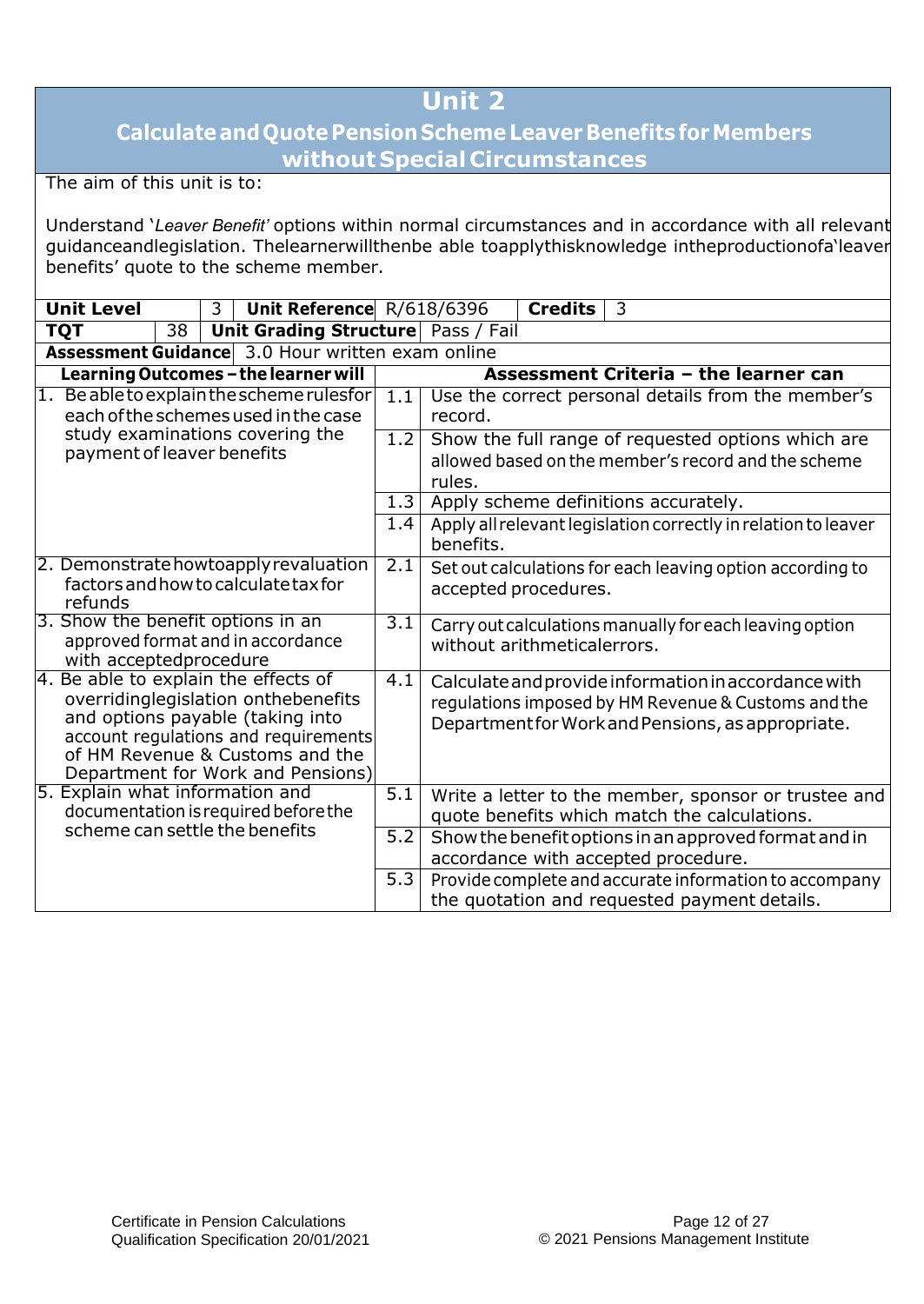#### **On successful completion of this unit, learners will know and understand:**

- Theschemerulesforeachof the schemesused in the casestudyexaminations covering the payment of **leaver benefits**
- The effects of overriding legislation on the benefits and options payable (taking into account regulations and requirements of HM Revenue & Customs and the Department for Work and Pensions)
- Howtodeal with GuaranteedMinimumPensions, contracting-out requirements and conditions forpayment
- How to calculate tax on refund calculations
- Howto apply statutory increasesondeferredpensionsfor the periodbetweendate of exit and normal retirement date
- The Disclosure requirements
- The distinction between giving financial information and financial advice (in accordance with the latest Financial Services and Market Act)
- What information and documentation is required before the scheme can settle the benefits (particularly in relation to refunds)

#### **In meeting the performance criteria, learners must demonstrate that they can:**

- A. Identifyand apply **scheme rules anddefinitions** for all ofthe following:
	- a) Final salary (*including contracted out and non-contracted out categories of benefit*)
	- b) Career average revalued earnings (CARE)
	- c) Money purchase
- B. Set outandprovide fully workedmanual **calculations** for all ofthe following:
	- a) Members leavingemployment
	- b) Members opting out ofthe scheme
- C. Determine the **options** open to members taking into account all ofthe following:
	- a) The member's record
	- b) Scheme rules
	- c) Relevant legislation
- D. Usethe**calculations**fromoneofthecasestudiescompletedto**writealetter**tothe member,sponsorortrustee.Thislettermustbeastandardletterofresponse–**NOT**  single bulletpoints.

**EXPLANATION**-Calculations **could**includetherecalculation ofbenefitstoensureminimum contracting-out requirements are met.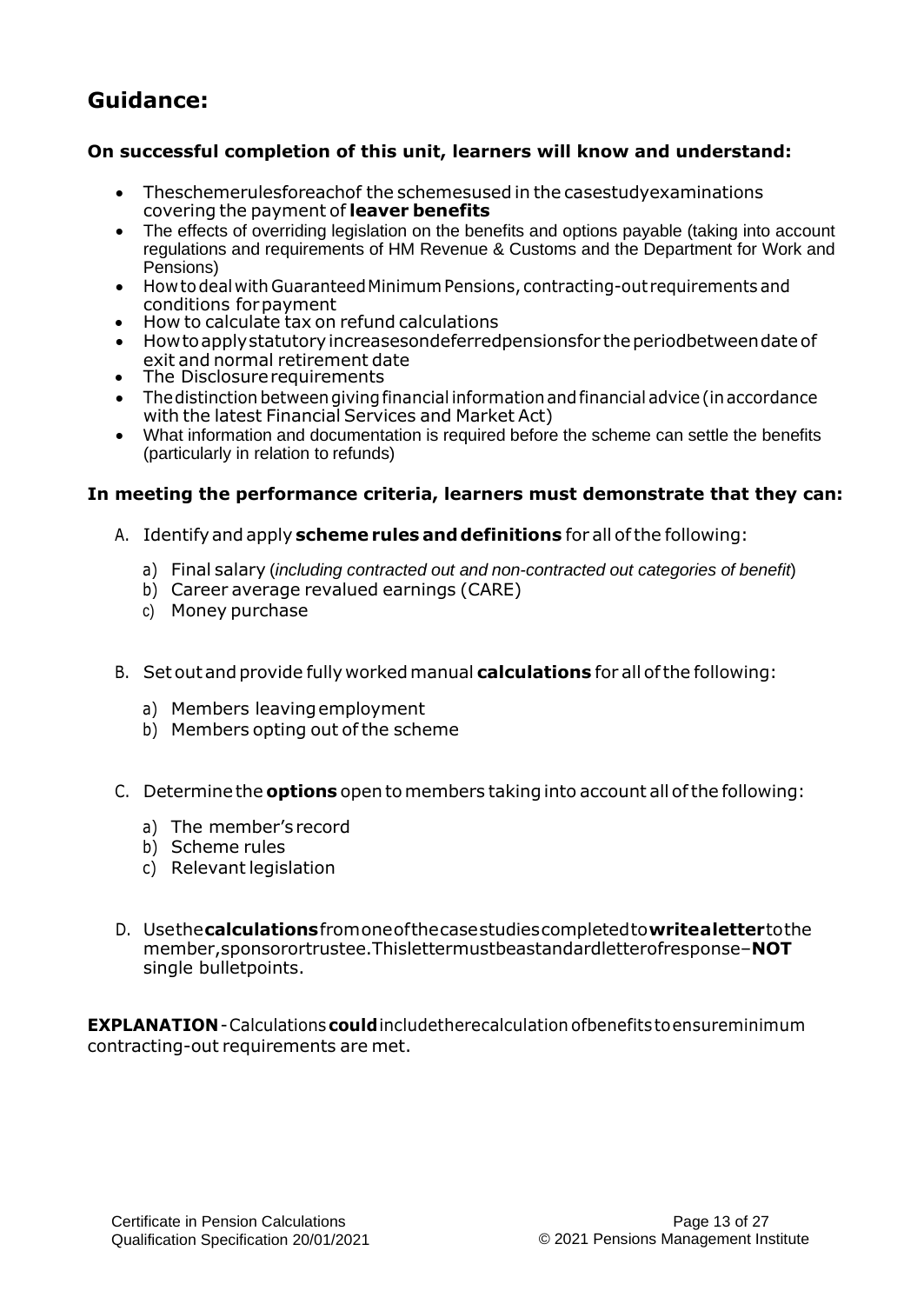### **CalculateandQuotePensionSchemeRetirementBenefitsforMembers without Special Circumstances**

The aim of this unit is to:

Understand '*Retirement Benefit'* options within normal circumstances and in accordance with all relevant guidance and legislation. The learner will then be to apply this knowledge in the production of a 'retirement benefits' quote to the scheme member.

| <b>Unit Level</b>                                                                                                                                                                                                               | $\mathbf{3}$ | Unit Reference Y/618/6397            |                  |                                                                                                                                                                  | Credits <sup>3</sup> |                                       |  |
|---------------------------------------------------------------------------------------------------------------------------------------------------------------------------------------------------------------------------------|--------------|--------------------------------------|------------------|------------------------------------------------------------------------------------------------------------------------------------------------------------------|----------------------|---------------------------------------|--|
| <b>TQT</b><br>39                                                                                                                                                                                                                |              | Unit Grading Structure   Pass / Fail |                  |                                                                                                                                                                  |                      |                                       |  |
| <b>Assessment Guidance</b> 3.5 Hour written exam online                                                                                                                                                                         |              |                                      |                  |                                                                                                                                                                  |                      |                                       |  |
| Learning Outcomes - the learner will                                                                                                                                                                                            |              |                                      |                  |                                                                                                                                                                  |                      | Assessment Criteria - the learner can |  |
| 1. Be able to explain the scheme rulesfor<br>each of the schemes used in the case                                                                                                                                               |              |                                      | 1.1              | Use the correct personal details from the member's<br>record.                                                                                                    |                      |                                       |  |
| study examinations covering the<br>payment of retirementbenefits                                                                                                                                                                |              |                                      | 1.2              | Show the full range of requested options which are<br>allowed based on the member's record and the scheme<br>rules.                                              |                      |                                       |  |
|                                                                                                                                                                                                                                 |              |                                      | 1.3              | Apply scheme definitions accurately.                                                                                                                             |                      |                                       |  |
|                                                                                                                                                                                                                                 |              |                                      | 1.4              | Apply all relevant legislation correctly in relation to<br>retirement benefits.                                                                                  |                      |                                       |  |
| 2. Demonstrate how to apply actuarial/<br>revaluation factors and how to apply<br>annuity rates                                                                                                                                 |              |                                      |                  | Set out calculations for each retirement option according<br>to accepted procedures.                                                                             |                      |                                       |  |
| 3. Show the benefit options in an<br>approved format and in accordance                                                                                                                                                          |              |                                      | $\overline{3.1}$ | Carry out calculations manually for each retirement option<br>without arithmetical errors.                                                                       |                      |                                       |  |
| with acceptedprocedure                                                                                                                                                                                                          |              |                                      | 3.2              | Recalculate benefits to meet minimum contracting-out<br>requirements (if necessary).                                                                             |                      |                                       |  |
| 4. Be able to explain the effects of<br>overridinglegislation onthebenefits<br>and options payable (taking into<br>account regulations and requirements<br>of HM Revenue & Customs and the<br>Department for Work and Pensions) |              |                                      | 4.1              | Calculate and provide information in accordance with<br>regulations imposed by HM Revenue & Customs and the<br>Department for Work and Pensions, as appropriate. |                      |                                       |  |
| 5. Explain what information and<br>documentation is required before the                                                                                                                                                         |              |                                      | 5.1              | Write a letter to the member, sponsor or trustee and<br>quote benefits which match the calculations.                                                             |                      |                                       |  |
| scheme can settle the benefits<br>$\overline{5.2}$<br>Show the benefit options in an approved format and in<br>accordance with accepted procedure.                                                                              |              |                                      |                  |                                                                                                                                                                  |                      |                                       |  |
|                                                                                                                                                                                                                                 |              |                                      | 5.3              | Provide complete and accurate information to accompany<br>the quotation and requested payment details.                                                           |                      |                                       |  |
|                                                                                                                                                                                                                                 |              |                                      | 5.4              | Give instructions to the addressee on the responseyou<br>require.                                                                                                |                      |                                       |  |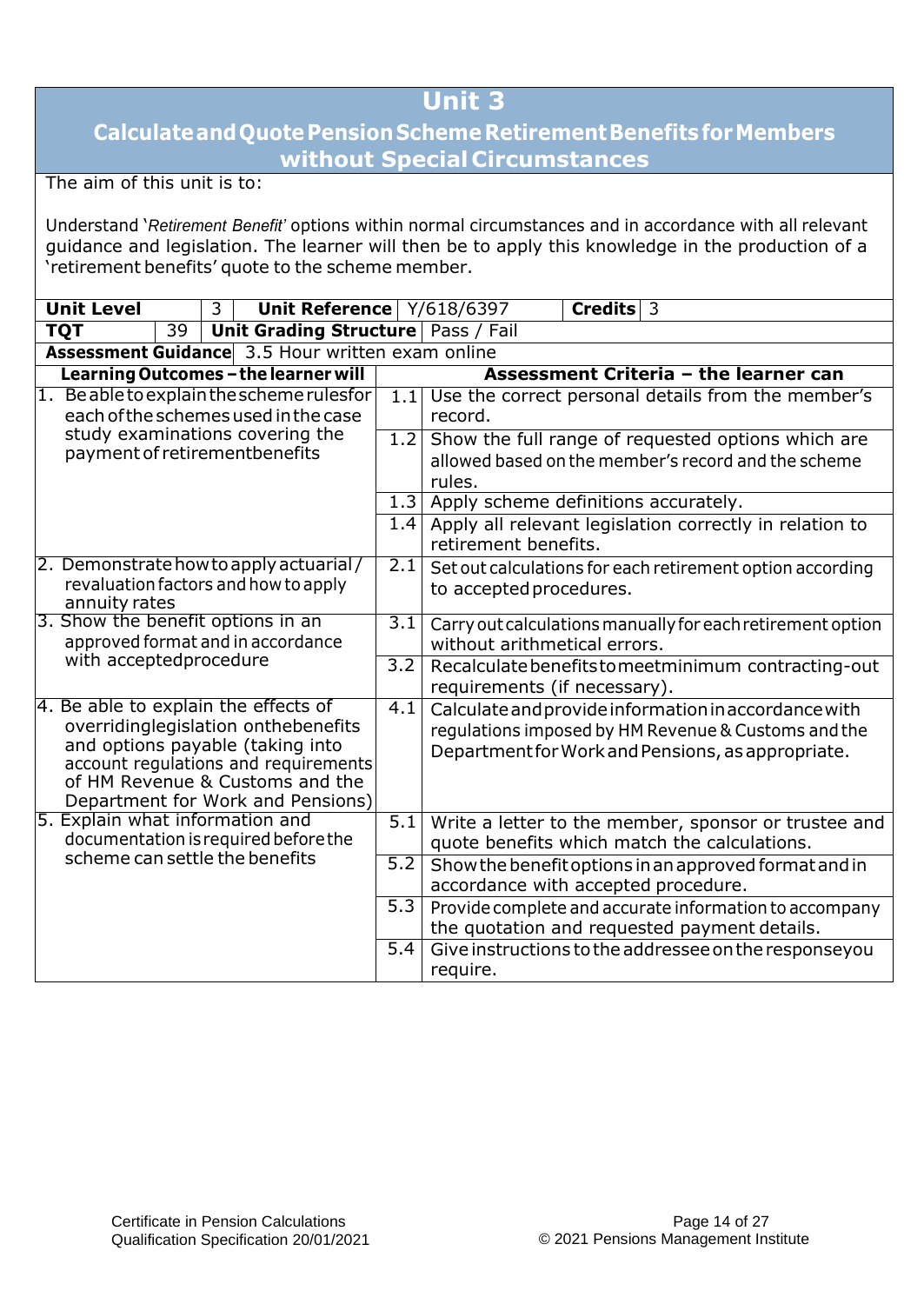#### **On successful completion of this unit, learners will know and understand:**

- Theschemerulesforeachof the schemesusedinthe casestudyexaminations covering the payment of **retirement benefits**
- The effects of overriding legislation on the benefits and options payable (taking into account regulations and requirements of HM Revenue & Customs and the Department for Work and Pensions)
- Howtodeal withGuaranteedMinimumPensions, contracting-out requirements and conditions forpayment
- How to apply actuarial factors
- How to apply annuity rates
- Howtoapplystatutoryincreasesondeferredpensionsfor theperiodbetweendateof exit and date of retirement
- How to apply statutory increases on pensions in payment
- The Disclosure requirements
- Trustees' requirement for the discharge of benefits
- Thedistinctionbetween givingfinancial informationandfinancial advice(inaccordance with the latest Financial Services and Markets Act)
- Whatinformation and documentation is required beforethe scheme can settle the benefits

#### **In meeting the performance criteria, learners must demonstrate that they can:**

- A. Identifyand apply **scheme rules anddefinitions** for all ofthe following:
	- a) Final salary (*including contracted out and non-contracted out categories of benefit*)
	- b) Career average revalued earnings (CARE)
	- c) Money purchase
- B. Setoutandprovidefullyworkedmanual**calculations**forallofthefollowing**retirement benefit** options:
	- a) Full pension
	- b) Cash sum with reduced pension
	- c) Dependant's pension
- C. Setoutandprovidefullyworkedmanual**calculations**forallofthefollowing**retirement benefit** scenarios(*from active and non-active status*)
	- a) Normal
	- b) Early
	- c) Late
	- d) Ill health
- D. Determine the **options** open to members takinginto account all ofthe following:
	- a) The member's record
	- b) Scheme rules
	- c) Relevant legislation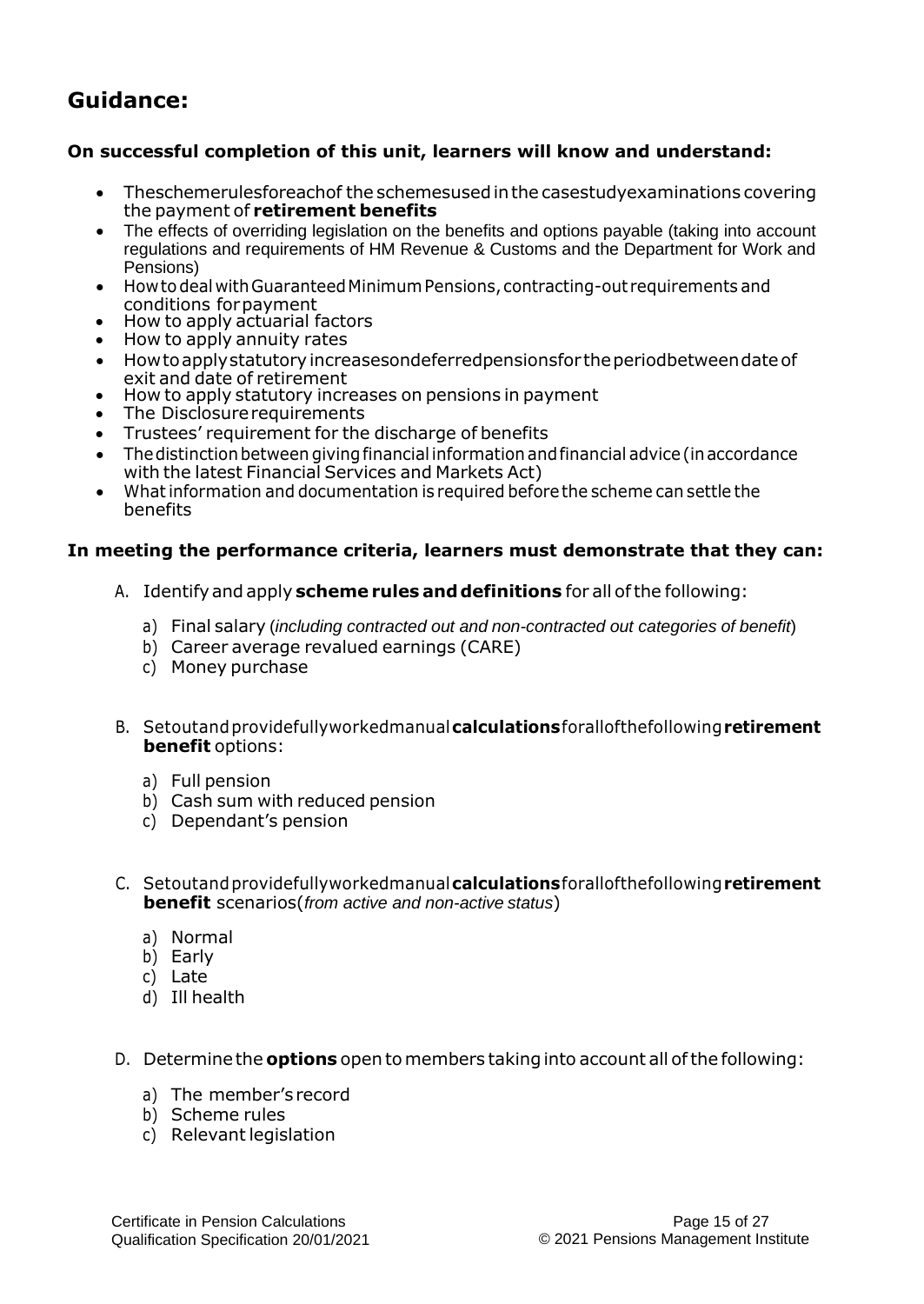E. Usethe**calculations** fromoneofthecasestudiescompletedto**writealetter**tothe member,sponsorortrustee. Thislettermustbeastandardletterofresponse–**NOT**  single bulletpoints.

**EXPLANATION**-Calculations **could**includetherecalculation of benefits toensureminimum contracting-out requirements are met or suggestions for asuitable course of action if Lifetime Allowance limits have been exceeded.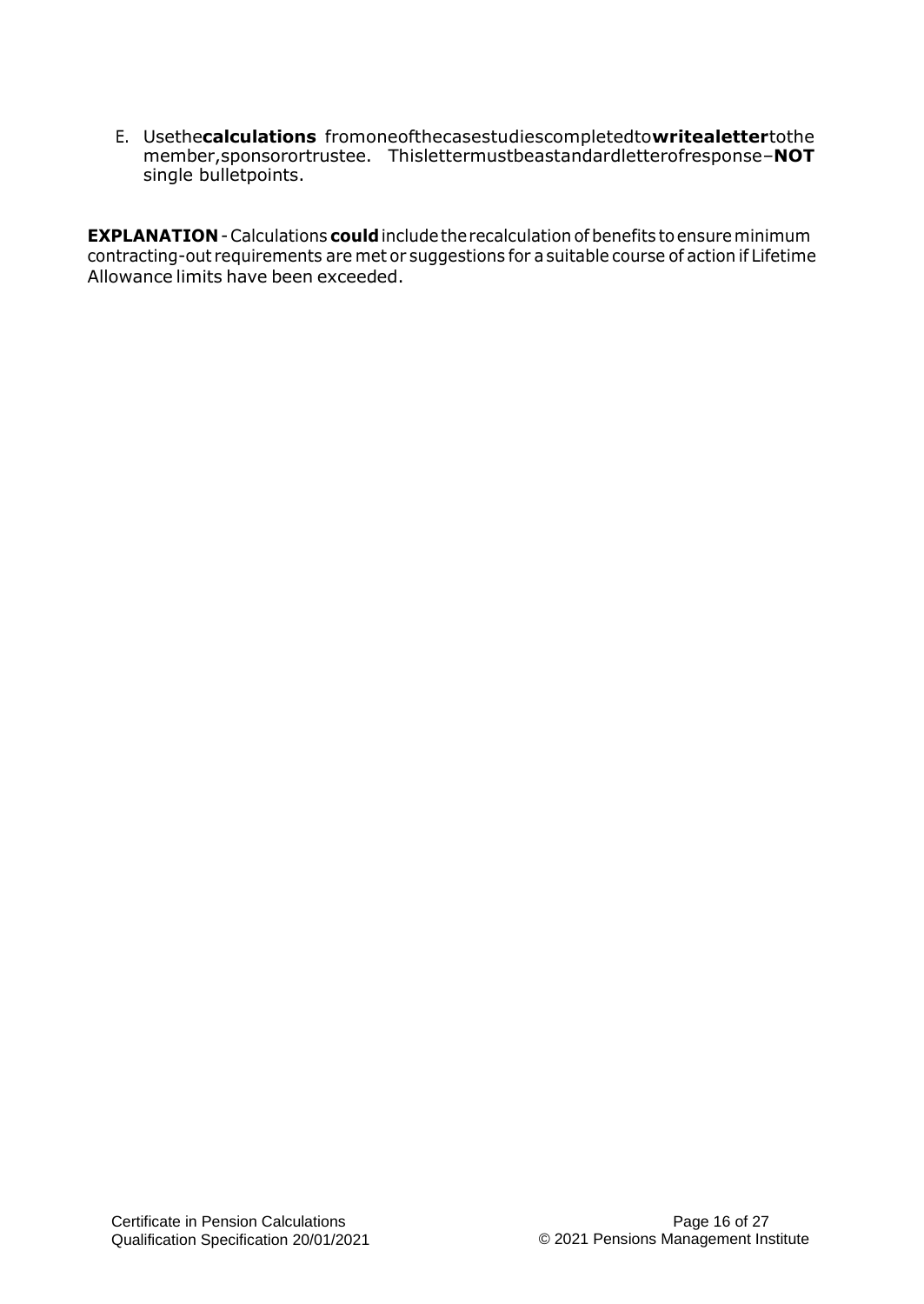### **CalculateandQuote PensionScheme TransferInandTransferOutBenefits for Members**

The aim of this unit is to:

Understand'*TransferOut and TransferInBenefit*'options withinnormalcircumstances andinaccordance withall relevantguidance and legislation. Thelearner will then be able to apply this knowledge in the productionofa'transfer in benefits' quote and a'transfer out benefits' quote to the schememember.

| <b>Unit Level</b><br>Unit Reference   D/618/6398<br>3                                            |                                      |                  |                                                                                         | <b>Credits</b>                                                                               | 3                                                                                                          |  |  |  |
|--------------------------------------------------------------------------------------------------|--------------------------------------|------------------|-----------------------------------------------------------------------------------------|----------------------------------------------------------------------------------------------|------------------------------------------------------------------------------------------------------------|--|--|--|
| <b>TQT</b><br>39                                                                                 | Unit Grading Structure   Pass / Fail |                  |                                                                                         |                                                                                              |                                                                                                            |  |  |  |
| <b>Assessment Guidance</b> 3.5 Hour practical exam online                                        |                                      |                  |                                                                                         |                                                                                              |                                                                                                            |  |  |  |
| Learning Outcomes - the learner will                                                             |                                      |                  |                                                                                         |                                                                                              | Assessment Criteria - the learner can                                                                      |  |  |  |
| 1. Be able to explain theschemerulesfor<br>each of the schemes used in the case                  |                                      | 1.11             | Use the correct personal details from the member's<br>record.                           |                                                                                              |                                                                                                            |  |  |  |
| study examinations covering the<br>payment of transfer benefits                                  |                                      | 1.2              | rules.                                                                                  |                                                                                              | Show the full range of requested options which are<br>allowed based on the member's record and the scheme  |  |  |  |
|                                                                                                  |                                      | 1.3              | Apply scheme definitions accurately.                                                    |                                                                                              |                                                                                                            |  |  |  |
|                                                                                                  |                                      | 1.4              | Apply allrelevant legislation correctly inrelation to<br>transfer benefits.             |                                                                                              |                                                                                                            |  |  |  |
| 2. Demonstrate howtoapplyactuarial /<br>revaluation factors                                      |                                      | 2.1              | Setoutcalculationsforeach transferoptionaccordingto<br>accepted procedures.             |                                                                                              |                                                                                                            |  |  |  |
| 3. Show the benefit options in an<br>approved format and in accordance<br>with acceptedprocedure |                                      | $\overline{3.1}$ | Carry out calculations manually for each transfer option<br>without arithmeticalerrors. |                                                                                              |                                                                                                            |  |  |  |
| 4. Explain what information and<br>documentation is required before the                          |                                      | 4.1              |                                                                                         |                                                                                              | Write a letter to the beneficiary, sponsor or trustee and<br>quote benefits which match your calculations. |  |  |  |
| scheme can settle the benefits                                                                   |                                      | 4.2              |                                                                                         | Show the benefit options in an approved format and in<br>accordance with accepted procedure. |                                                                                                            |  |  |  |
|                                                                                                  |                                      | 4.3              |                                                                                         |                                                                                              | Provide complete and accurate information to accompany<br>the quotation and requested payment details.     |  |  |  |
|                                                                                                  |                                      | 4.4              | require.                                                                                |                                                                                              | Give instructions to the addressee on the response you                                                     |  |  |  |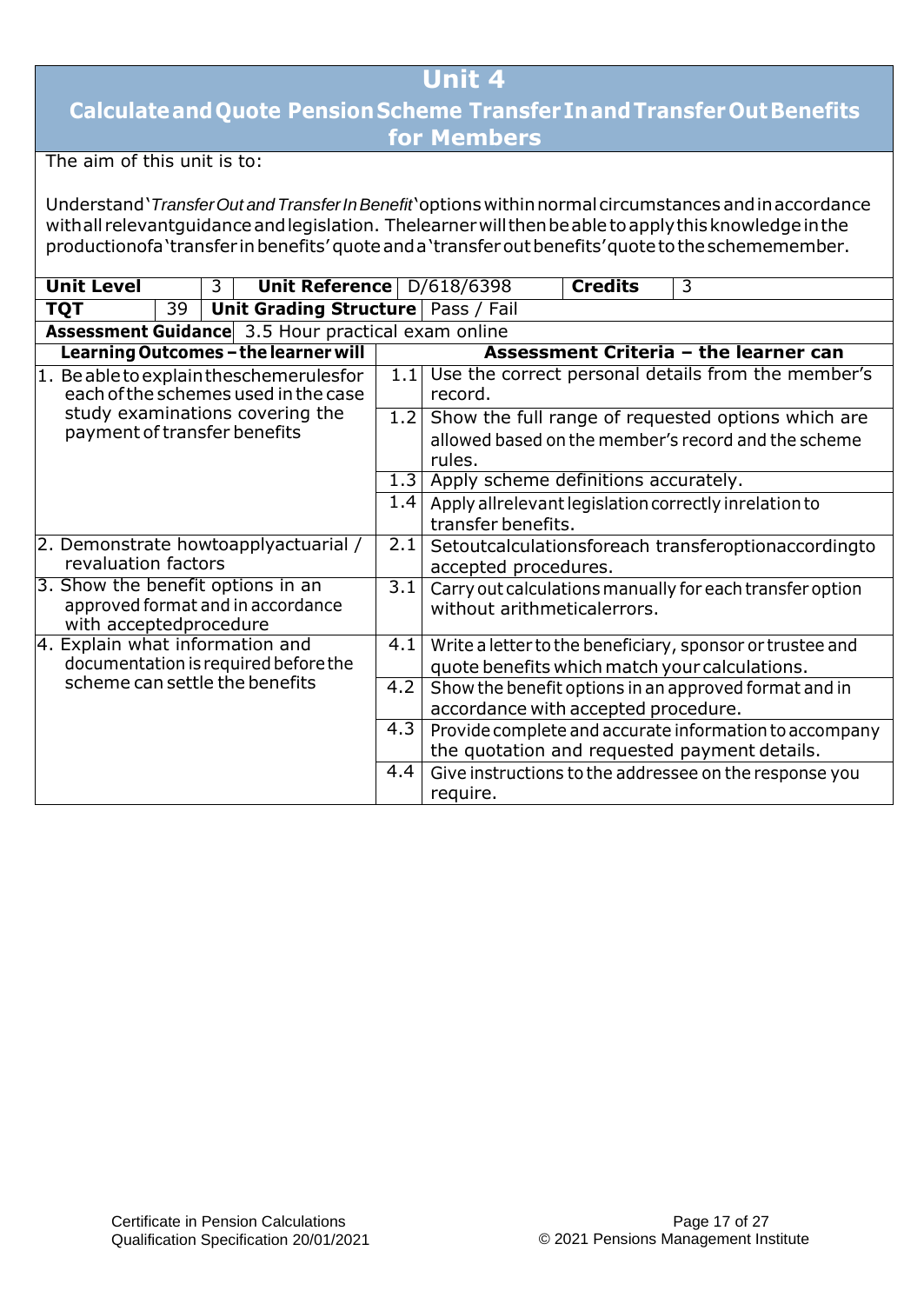#### **On successful completion of this unit, learners will know and understand:**

- Theschemerulesforeachof the schemesusedin the casestudyexaminations relating to(a)thecalculationofthemonetaryvaluefora**transferout**and(b)thecalculationof the benefits provided by a **transfer in**
- How to apply actuarial factors
- How to apply revaluation factors
- The effects of overriding legislation on the benefits and options available in exchange for a transfervalue
- The Disclosure requirements
- The distinction between giving financial information and financial advice (in accordance with the latest Financial Services and Market Act)
- Whatinformation and documentation is required before the ceding scheme / receiving scheme can settle the benefits
- Therequirements of legislation on time scales and, where appropriate, the guarantee period forquotations

#### **In meeting the performance criteria, learners must demonstrate that they can:**

- A. Identifyandapply **scheme rules anddefinitions** for all ofthe following:
	- a) Final salary (*including contracted out and non-contracted out categories of benefit*)
	- b) Career average revalued earnings (CARE)
	- c) Money purchase
- B. Set outandprovide fully worked manual **calculations** for all ofthe following:
	- a) The transfer value of benefits accrued while a member of an occupational pension scheme
	- b) The additional benefits secured in amember's current scheme by the transfer value from a previous pension arrangement
- C. Determine the **options** opento members takinginto account allofthefollowing:
	- a) The member's record
	- b) Scheme rules
	- c) Relevant legislation
- **D.** Usethe**calculations**from**one**ofthecasestudiescompletedto**writealetter**tothe member, sponsor or trustee, quoting the benefits purchased in respect of a transfer in from a **previous Scheme**
- **E.** Usethe**calculations** from **one**ofthecasestudies completedto**writealetter** tothe member, sponsor or trustee, quoting the transfer value available to a **new Scheme**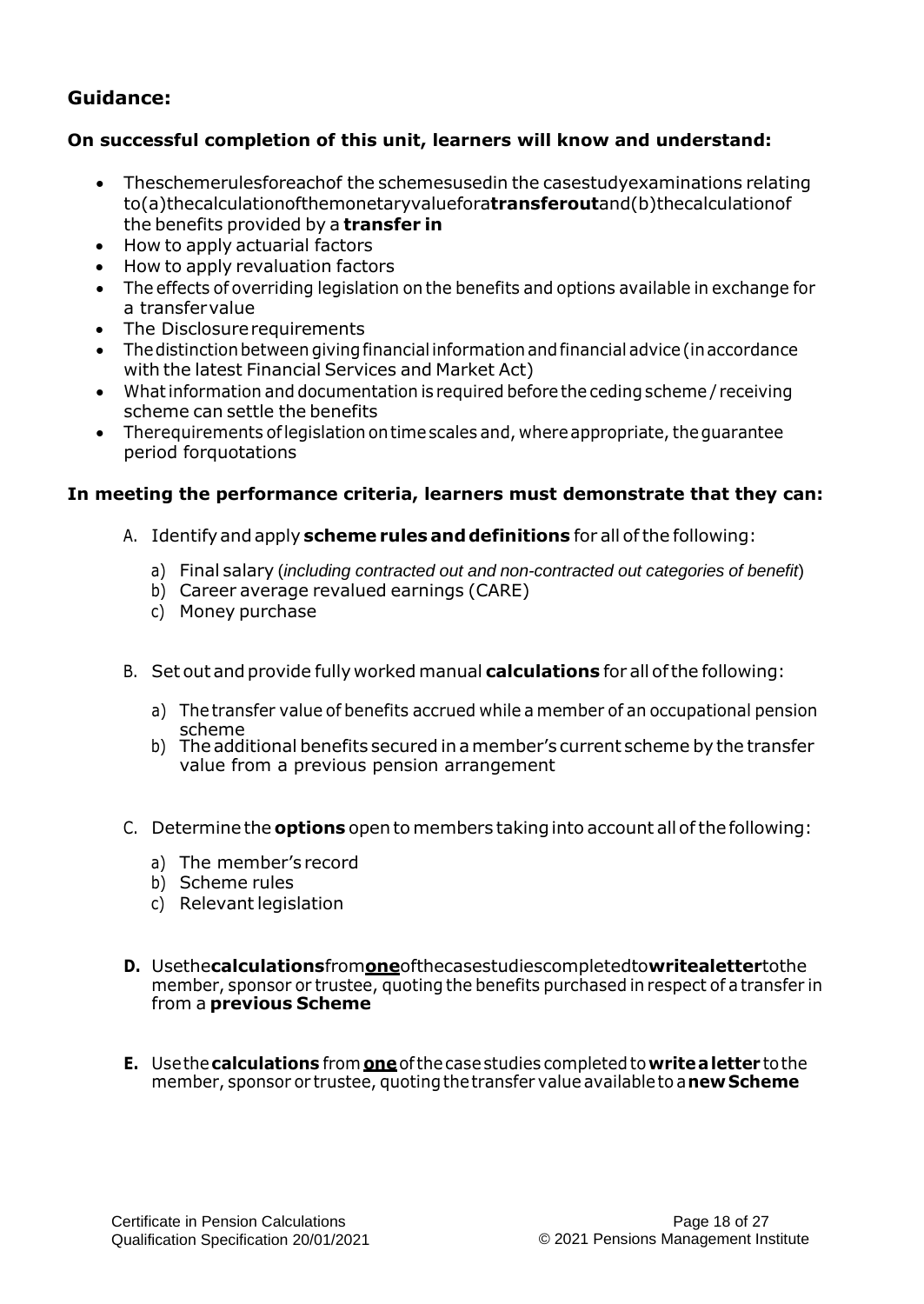### **Calculateand Quote PensionScheme DeathBenefits forMembers with Special Circumstances**

The aim of this unit is to:

Understand'*DeathBenefit'*options where specialcircumstancesapply and inaccordance withall relevant Thelearnerwillthenbeabletoapplythisknowledgeintheproductionofa'death benefits' quote to the trustees or beneficiaries.

| <b>Unit Level</b><br>$\overline{4}$                                                                                                                                                                                            |                                   |                 | UnitReference H/618/6399 |                                                  | Credits 5        |                                                                                                                                                                 |  |  |
|--------------------------------------------------------------------------------------------------------------------------------------------------------------------------------------------------------------------------------|-----------------------------------|-----------------|--------------------------|--------------------------------------------------|------------------|-----------------------------------------------------------------------------------------------------------------------------------------------------------------|--|--|
|                                                                                                                                                                                                                                | <b>TQT</b>                        | $\overline{50}$ |                          | <b>Unit Grading Structure   Pass / Fail</b>      |                  |                                                                                                                                                                 |  |  |
|                                                                                                                                                                                                                                |                                   |                 |                          | Assessment Guidance 3.5 Hour written exam online |                  |                                                                                                                                                                 |  |  |
|                                                                                                                                                                                                                                |                                   |                 |                          | Learning Outcomes - the learner will             |                  | Assessment Criteria - the learner can                                                                                                                           |  |  |
| 1. Be able to explain the scheme rulesfor<br>each of the schemes used in the case                                                                                                                                              |                                   |                 |                          |                                                  |                  | Use the correct personal details from the member's<br>1.1<br>record.                                                                                            |  |  |
|                                                                                                                                                                                                                                | payment of death benefits         |                 |                          | study examinations covering the                  | 1.2              | Show the full range of requested options which are<br>allowed based on the member's record and the scheme<br>rules.                                             |  |  |
|                                                                                                                                                                                                                                |                                   |                 |                          |                                                  | 1.3              | Apply scheme definitions accurately.                                                                                                                            |  |  |
|                                                                                                                                                                                                                                |                                   |                 |                          |                                                  |                  | 1.4 Consider and apply any supplementary and discretionary<br>benefits where appropriate.                                                                       |  |  |
|                                                                                                                                                                                                                                |                                   |                 |                          |                                                  | 1.5              | Applyallrelevantlegislation correctly inrelation todeath<br>benefits.                                                                                           |  |  |
|                                                                                                                                                                                                                                | revaluation factors               |                 |                          | 2. Demonstrate how to apply actuarial/           | 2.1              | Setoutcalculations for each benefit option according to<br>accepted procedures.                                                                                 |  |  |
|                                                                                                                                                                                                                                | 3. Show the benefit options in an |                 |                          | approved format and in accordance                | $\overline{3.1}$ | Carry outcalculations manually foreach benefit option<br>without arithmetical errors.                                                                           |  |  |
|                                                                                                                                                                                                                                | with acceptedprocedure            |                 |                          |                                                  |                  | Show when lump sum benefits are payable at the<br>trustees' discretion or to the deceased member's estate /<br>legal personalrepresentatives.                   |  |  |
| 4. Be able to explain the effects of<br>overridinglegislation onthebenefits<br>and options payable (taking into<br>account regulations andrequirements<br>of HM Revenue & Customs and the<br>Department for Work and Pensions) |                                   |                 |                          |                                                  | 4.1              | Calculate and provide information in accordance with<br>regulations imposed by HM Revenue & Customs and the<br>Department for Work and Pensions, as appropriate |  |  |
|                                                                                                                                                                                                                                | 5. Explain what information and   |                 |                          | documentation is required before the             | $\overline{5.1}$ | Write a letter to the beneficiary, sponsoror trustee and<br>quote benefits which match your calculations.                                                       |  |  |
|                                                                                                                                                                                                                                | scheme can settle the benefits    |                 |                          |                                                  | 5.2              | Show the benefit options in an approved format and in<br>accordance with accepted procedure.                                                                    |  |  |
|                                                                                                                                                                                                                                |                                   |                 |                          |                                                  | 5.3              | Detail any supplementary and discretionary benefits.                                                                                                            |  |  |
|                                                                                                                                                                                                                                |                                   |                 |                          |                                                  | $\overline{5.4}$ | Provide complete and accurate information to accompany<br>the quotation and requested payment details.                                                          |  |  |
| 5.5<br>Give instructions to the addressee on the response you<br>require.                                                                                                                                                      |                                   |                 |                          |                                                  |                  |                                                                                                                                                                 |  |  |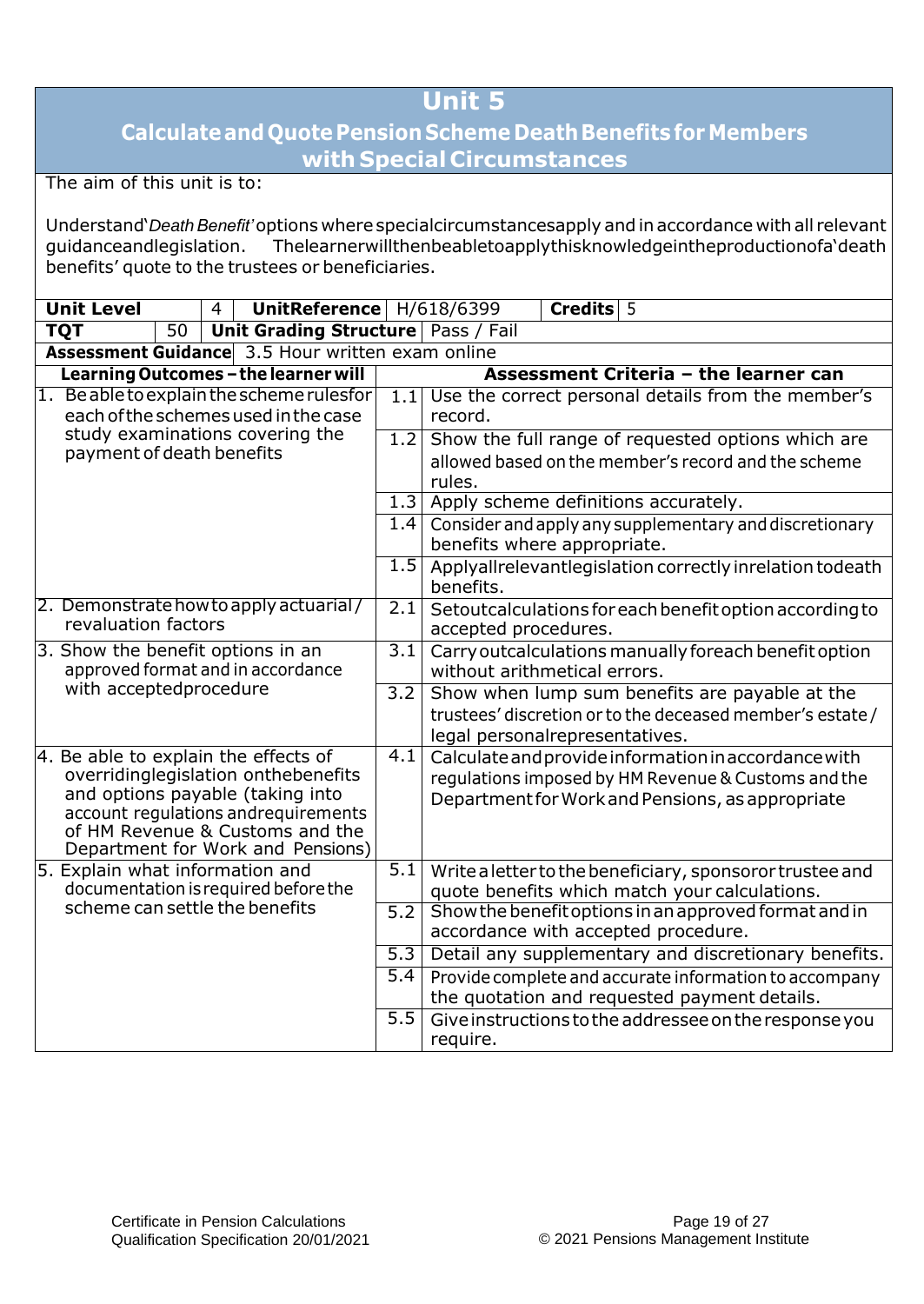#### **On successful completion of this unit, learners will know and understand:**

- Theschemerulesforeachof the schemesused in the casestudyexaminations covering the payment of **death benefits**
- How to deal with supplementary and discretionary benefits
- The effects of overriding legislation on the benefits and options payable (taking into account regulations and requirements of HM Revenue & Customs and the Department for Work and Pensions)
- Howtodeal withGuaranteedMinimumPensions,contracting-out requirements and conditions forpayment
- How the benefit is comprised (refund of contributions, lump sum (life assurance / 5year guarantee) and spouse's pension (including child pensions)
- How to apply actuarial factors
- How to apply statutory increasesondeferredpensionsfor the periodbetween date of exit and date of death
- How to apply statutory increases on pensions in payment
- The Disclosure requirements
- The distinction between giving financial information and financial advice (in accordance with the latest Financial Services and Markets Act)
- The distinction between paying lump sum benefits at the trustees' discretion or to the deceasedmember's estate / legal personal representative(s)
- Whatinformation and documentation is required before the scheme can settle the benefits

#### **In meeting the performance criteria, learners must demonstrate that they can:**

- A. Identify and apply **scheme rules anddefinitions** for allofthe following:
	- a. Final salary (*including contracted out and non-contracted out categories of benefit*)
	- b. Career average revalued earnings (CARE)
	- c. Money purchase
- B. Takeinto accountallofthe following**supplementaryanddiscretionarybenefits**:
	- a) Split rates of accrual
	- b) Part-time service
	- c) Transferred-in benefits
	- d) Additional voluntarycontributions
	- e) Augmentations

#### C. Setout andprovidefully workedmanual**calculations**forallofthe following**death benefits**:

- a) Refund ofcontributions
- b) Lump sum (life assurance / 5-year guarantee)
- c) Spouse's pension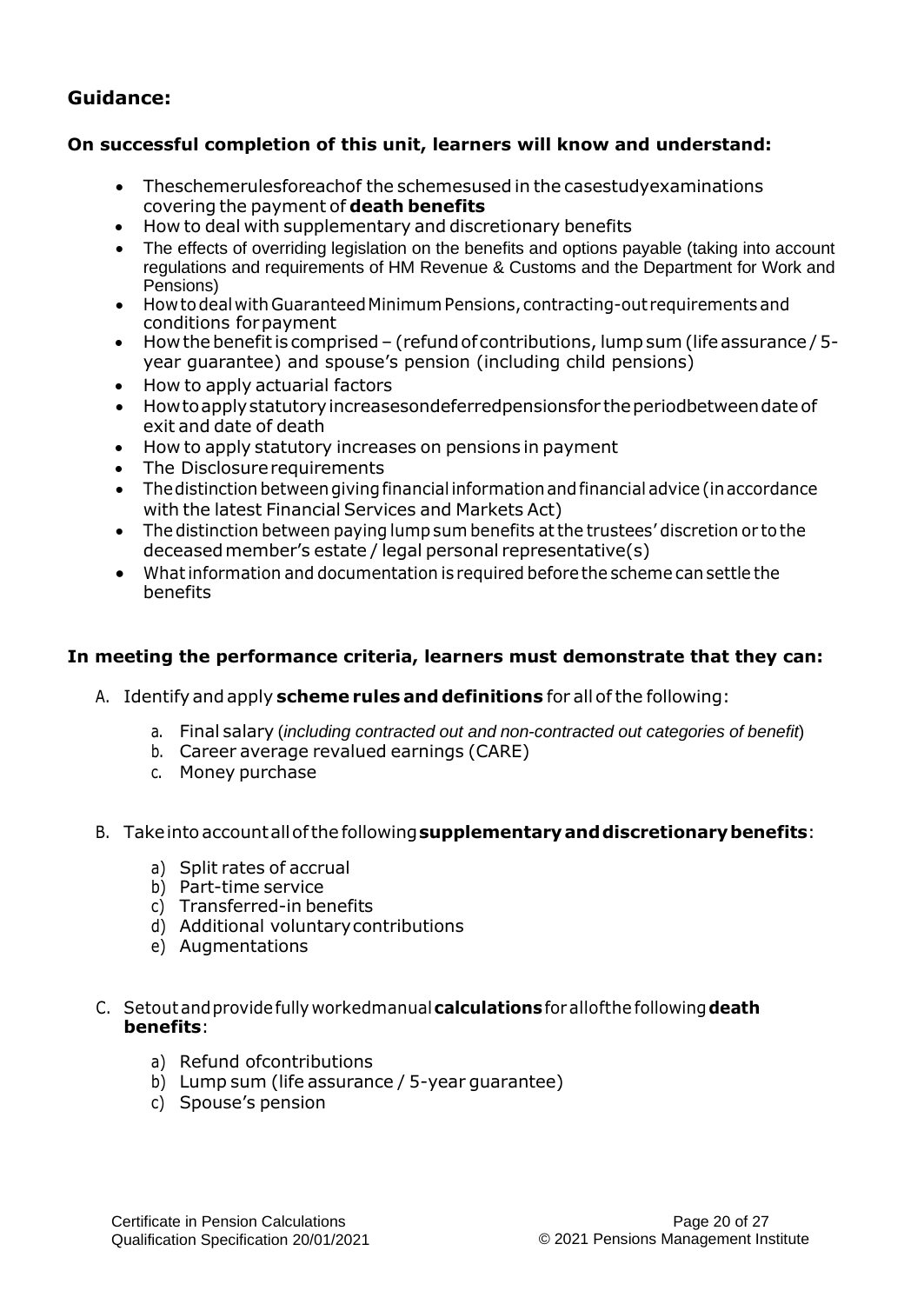- D. Setout andprovidefully workedmanual**calculations** forallofthefollowing**death benefit** scenarios:
	- a) Death inservice
	- b) Deathindeferment
	- c) Deathinretirement
- E. Identify when lump sum benefits are **payable**:
	- a) At the trustees' discretion
	- b) To the deceased member's estate / legal personal representative(s)
- F. Determine the **options** open to members taking into account all ofthe following:
	- a) The member's record
	- b) Scheme rules
	- c) Relevant legislation
- G. Usethe**calculations**fromoneofthecasestudiescompletedto**writealetter** tothe beneficiary, sponsor or trustee. This letter must be astandard letter of response – **NOT**  single bulletpoints.

**EXPLANATION** - Calculations **could** include the recalculation of benefits to ensure minimum contracting-out requirements are met or suggestions for a suitable course of action if Lifetime Allowance limits have been exceeded.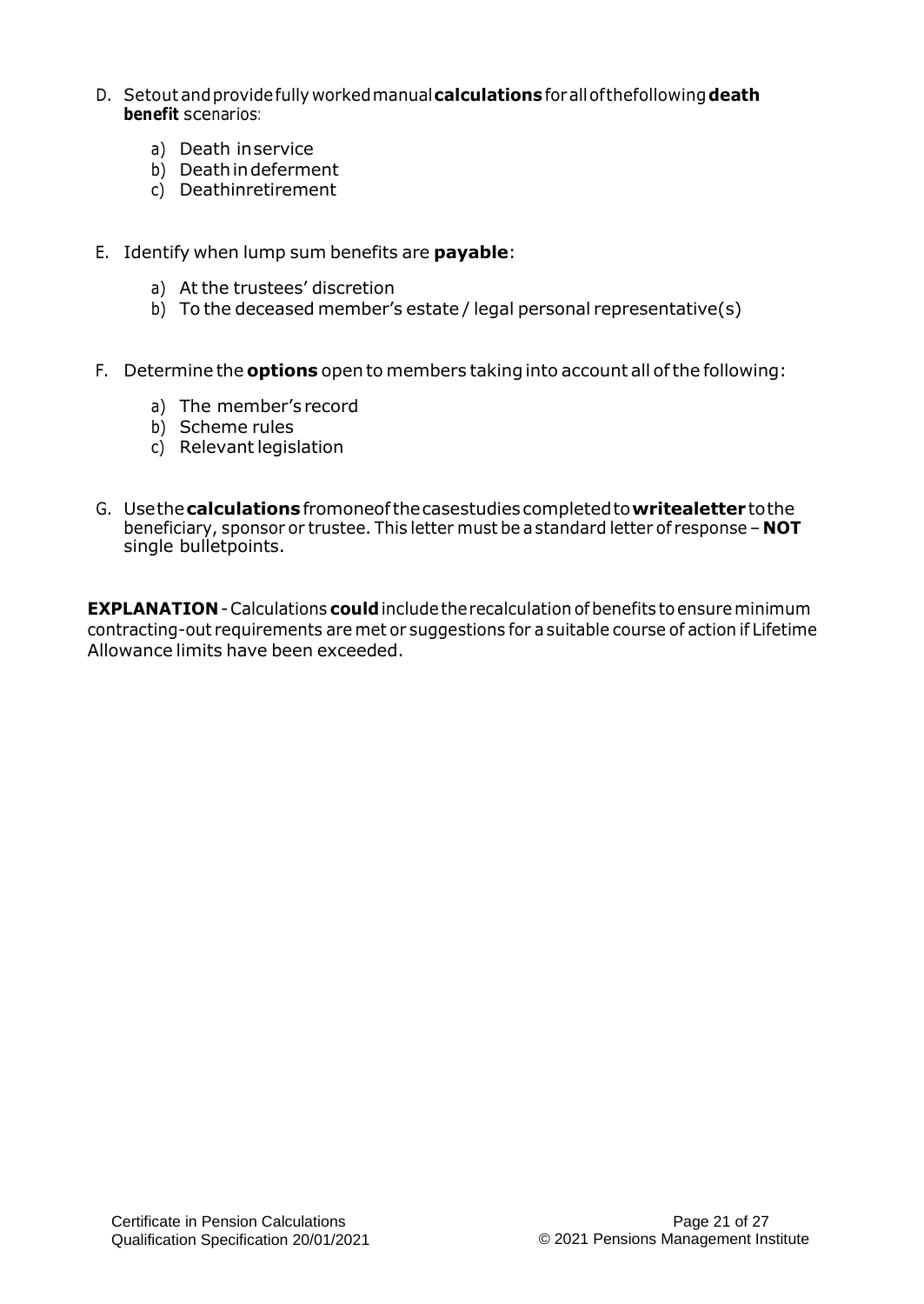### **CalculateandQuote PensionSchemeLeaver Benefits forMembers with Special Circumstances**

The aim of this unit is to:

Understand '*Leaver Benefit*' options where special circumstances apply and in accordance with all relevant guidanceandlegislation. The learner willthenbe ableto applythisknowledgeintheproductionofa 'leaver benefits' quote to the scheme member.

| <b>Unit Level</b>                                                             | $\overline{4}$ | Unit Reference L/618/6400          |                  | Credits 5                                                      |  |  |  |  |
|-------------------------------------------------------------------------------|----------------|------------------------------------|------------------|----------------------------------------------------------------|--|--|--|--|
| <b>TQT</b><br>$\overline{50}$                                                 |                | Unit Grading Structure Pass / Fail |                  |                                                                |  |  |  |  |
| Assessment Guidance 3.5 Hour written exam online                              |                |                                    |                  |                                                                |  |  |  |  |
| Learning Outcomes - the learner will                                          |                |                                    |                  | <b>Assessment Criteria - the learner can</b>                   |  |  |  |  |
| 1. Beableto explain the scheme rulesfor                                       |                |                                    | $\overline{1.1}$ | Use the correct personal details from the member's             |  |  |  |  |
| each of the schemes used in the case                                          |                |                                    |                  | record.                                                        |  |  |  |  |
| study examinations covering the                                               |                |                                    | $\overline{1.2}$ | Show the full range of requested options which are             |  |  |  |  |
| payment of leaver benefits                                                    |                |                                    |                  | allowed based on the member's record and the scheme            |  |  |  |  |
|                                                                               |                |                                    |                  | rules.                                                         |  |  |  |  |
|                                                                               |                |                                    | 1.3              | Apply scheme definitions accurately.                           |  |  |  |  |
|                                                                               |                |                                    | 1.4              | Consider and apply any supplementary and discretionary         |  |  |  |  |
|                                                                               |                |                                    |                  | benefits where appropriate.                                    |  |  |  |  |
|                                                                               |                |                                    | 1.5              | Apply all relevant legislation correctly in relation to leaver |  |  |  |  |
|                                                                               |                |                                    |                  | benefits.                                                      |  |  |  |  |
| 2. Demonstrate howtoapply revaluation<br>factors and how to calculate tax for |                |                                    | 2.1              | Setoutcalculationsforeach benefitoption accordingto            |  |  |  |  |
| refunds                                                                       |                |                                    |                  | accepted procedures.                                           |  |  |  |  |
| 3. Show the benefit options in an                                             |                |                                    | $\overline{3.1}$ | Carry out calculations manually for each benefit option        |  |  |  |  |
| approved format and in accordance                                             |                |                                    |                  | without arithmeticalerrors.                                    |  |  |  |  |
| with acceptedprocedure                                                        |                |                                    |                  |                                                                |  |  |  |  |
| 4. Be able to explain the effects of                                          |                |                                    | 4.1              | Calculate and provide information in accordance with           |  |  |  |  |
| overridinglegislation onthebenefits                                           |                |                                    |                  | regulations imposed by HM Revenue & Customs and the            |  |  |  |  |
| and options payable (taking into                                              |                |                                    |                  | Department for Work and Pensions, as appropriate               |  |  |  |  |
| account regulations andrequirements<br>of HM Revenue & Customs and the        |                |                                    |                  |                                                                |  |  |  |  |
| Department for Work and Pensions)                                             |                |                                    |                  |                                                                |  |  |  |  |
| 5. Explain what information and                                               |                |                                    | 5.1              | Write a letter to the member, sponsor or trustee and           |  |  |  |  |
| documentation is required before the                                          |                |                                    |                  | quote benefits which match your calculations.                  |  |  |  |  |
| scheme can settle the benefits                                                |                |                                    | 5.2              | Provide complete and accurate information to accompany         |  |  |  |  |
|                                                                               |                |                                    |                  | the quotation and requested payment details.                   |  |  |  |  |
|                                                                               |                |                                    | $\overline{5.3}$ | Detail any supplementary and discretionary benefits.           |  |  |  |  |
|                                                                               |                |                                    | $\overline{5.4}$ | Show the benefit options in an approved format and in          |  |  |  |  |
|                                                                               |                |                                    |                  | accordance with accepted procedure.                            |  |  |  |  |
|                                                                               |                |                                    | 5.5              | Provide complete and accurate information to accompany         |  |  |  |  |
|                                                                               |                |                                    |                  | the quotation and requested payment details.                   |  |  |  |  |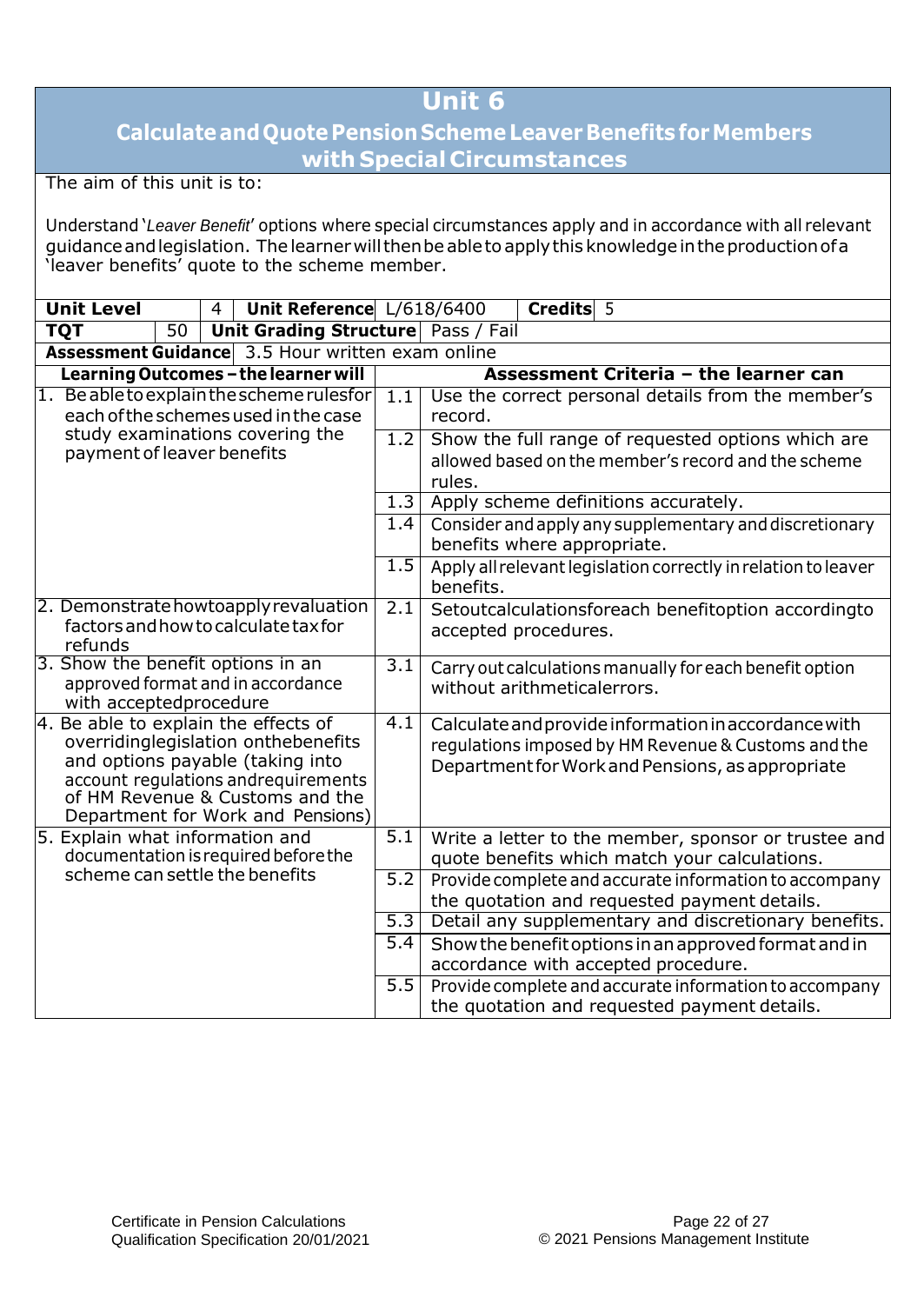#### **On successful completion of this unit, learners will know and understand:**

- Theschemerulesforeachof the schemesusedinthe casestudyexaminations covering the payment of **leaver benefits**
- How to deal with supplementary and discretionary benefits
- The effects of overriding legislation on the benefits and options payable (taking into account regulations and requirements of HM Revenue & Customs and the Department for Work and Pensions)
- Howto deal withGuaranteedMinimumPensions, contracting-out requirements and conditions forpayment
- How to calculate tax on refund calculations
- How to apply statutory increasesondeferredpensionsfor the periodbetween date of exit and normal retirement date
- The Disclosure requirements
- The distinction between giving financial information and financial advice (in accordance with the latest Financial Services and Market Act)
- What information and documentation is required before the scheme can settle the benefits (particularly in relation to refunds)

#### **In meeting the performance criteria, learners must demonstrate that they can:**

- A. Identify and apply **scheme rules anddefinitions** for allofthe following:
	- a) Final salary (*including contracted out and non-contracted out categories of benefit*)
	- b) Career average revalued earnings (CARE)
	- c) Money purchase

#### **B.** Takeinto accountallofthe following**supplementaryanddiscretionarybenefits:**

- a) Split rates of accrual
- b) Part-time service
- c) Transferred-in benefits
- d) Additional voluntarycontributions
- e) Augmentations
- C. Set outand provide fully worked manual **calculations** for all ofthe following:
	- a) Members leavingemployment
	- b) Members opting out of the scheme
- D. Determine the **options** open to members taking into account all ofthe following:
	- a) The member's record
	- b) Scheme rules
	- c) Relevant legislation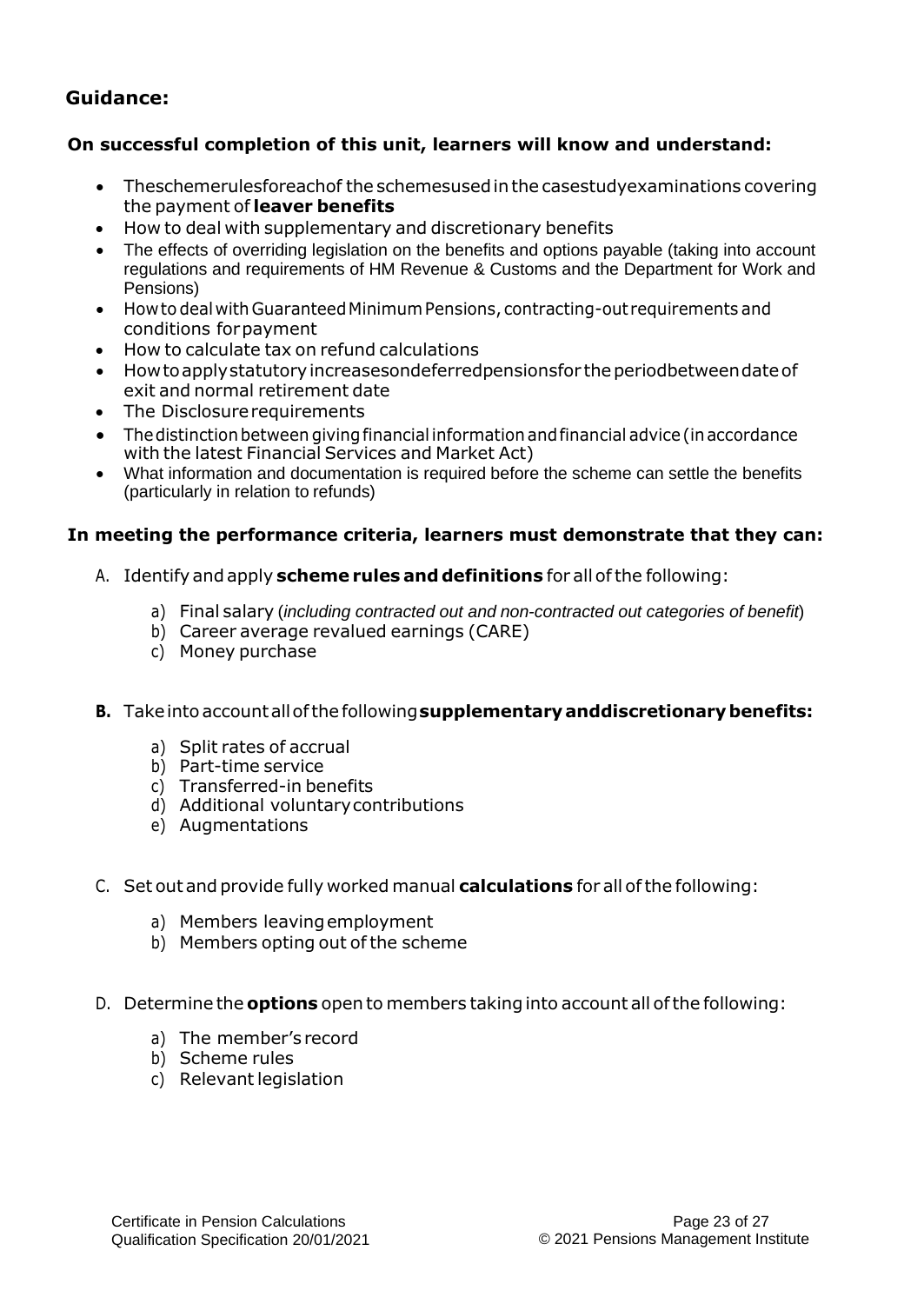E. Usethe**calculations**fromoneofthecasestudiescompletedto**writealetter**tothe member,sponsorortrustee.Thislettermustbeastandardletterofresponse–**NOT**  single bulletpoints.

**EXPLANATION** -Calculations **could**includetherecalculationofbenefitstoensureminimum contracting-out requirements are met.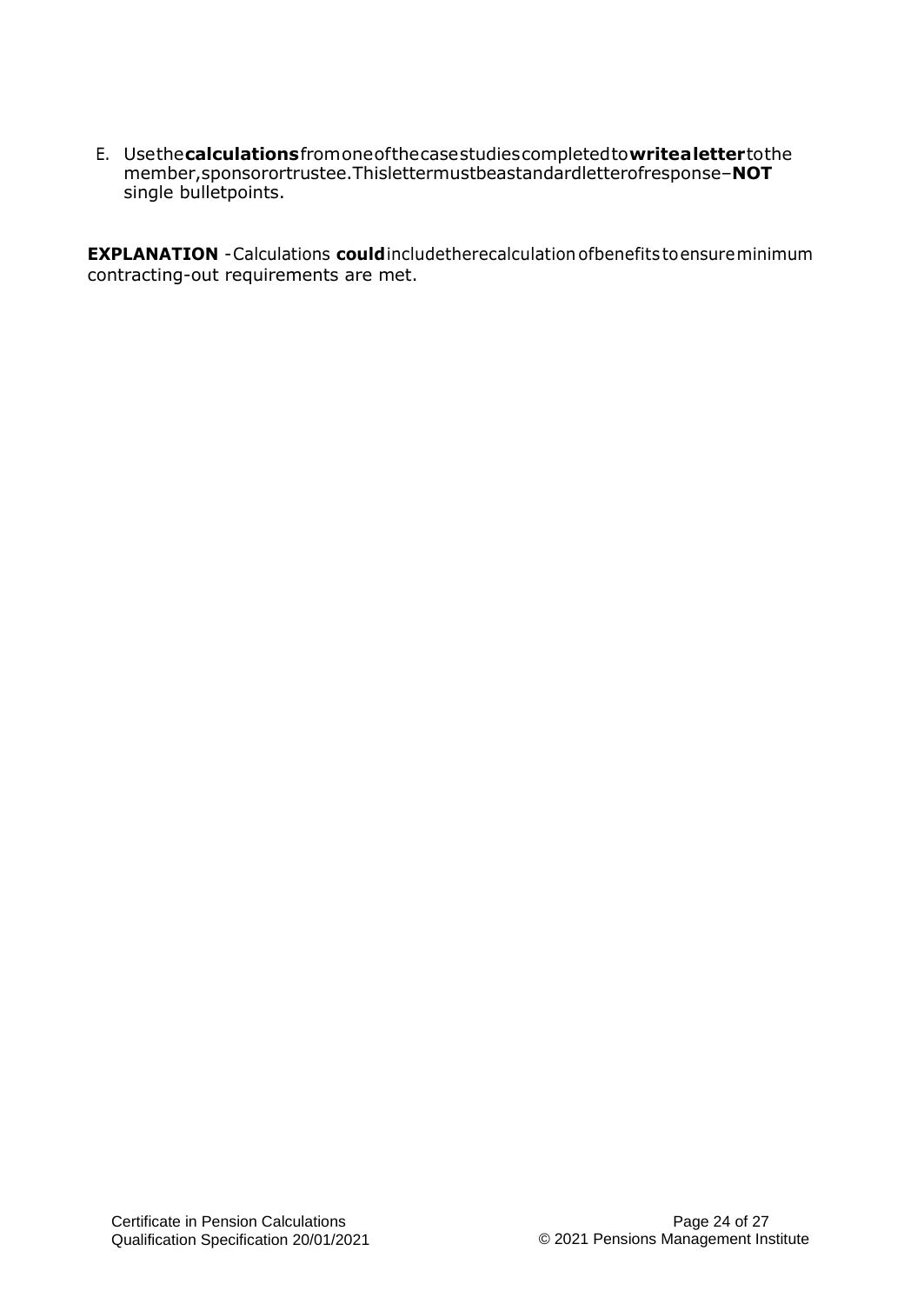### **CalculateandQuotePensionSchemeRetirementBenefits forMembers with Special Circumstances**

The aim of this unit is to:

Understand *Retirement Benefit* options where special circumstances apply and in accordance with all relevant guidance and legislation. The learner will then be able to apply this knowledge in the production of a 'retirement benefits' quote to the scheme member.

| <b>Unit Level</b>                                                       | $\overline{4}$                                                                                 | Unit Reference R/618/6401                   |                                                                                     |                                                       | <b>Credits</b>                                                                                         | 5                                     |                                                         |  |  |
|-------------------------------------------------------------------------|------------------------------------------------------------------------------------------------|---------------------------------------------|-------------------------------------------------------------------------------------|-------------------------------------------------------|--------------------------------------------------------------------------------------------------------|---------------------------------------|---------------------------------------------------------|--|--|
| <b>TQT</b><br>$\overline{50}$                                           |                                                                                                | <b>Unit Grading Structure   Pass / Fail</b> |                                                                                     |                                                       |                                                                                                        |                                       |                                                         |  |  |
| Assessment Guidance 3.5 Hour written exam online                        |                                                                                                |                                             |                                                                                     |                                                       |                                                                                                        |                                       |                                                         |  |  |
| Learning Outcomes - the learner will                                    |                                                                                                |                                             |                                                                                     |                                                       |                                                                                                        | Assessment Criteria - the learner can |                                                         |  |  |
| 1. Be able to explain theschemerulesfor                                 |                                                                                                |                                             | 1.1                                                                                 |                                                       |                                                                                                        |                                       | Use the correct personal details from the member's      |  |  |
| each of the schemes used in the case                                    |                                                                                                |                                             |                                                                                     | record.                                               |                                                                                                        |                                       |                                                         |  |  |
| study examinations covering the                                         |                                                                                                |                                             | 1.2                                                                                 | Show the full range of requested options which are    |                                                                                                        |                                       |                                                         |  |  |
| payment of retirement benefits                                          |                                                                                                |                                             |                                                                                     |                                                       | allowed based on the member's record and the scheme                                                    |                                       |                                                         |  |  |
|                                                                         |                                                                                                |                                             |                                                                                     | rules.                                                |                                                                                                        |                                       |                                                         |  |  |
|                                                                         |                                                                                                |                                             | 1.3                                                                                 | Apply scheme definitions accurately.                  |                                                                                                        |                                       |                                                         |  |  |
|                                                                         |                                                                                                |                                             | 1.4                                                                                 |                                                       |                                                                                                        |                                       | Consider and apply any supplementary and discretionary  |  |  |
|                                                                         |                                                                                                |                                             |                                                                                     | benefits where appropriate.                           |                                                                                                        |                                       |                                                         |  |  |
|                                                                         |                                                                                                |                                             | 1.5                                                                                 | Apply allrelevant legislation correctly inrelation to |                                                                                                        |                                       |                                                         |  |  |
| 2. Demonstrate howtoapplyactuarial/                                     |                                                                                                |                                             |                                                                                     | retirement benefits.                                  |                                                                                                        |                                       |                                                         |  |  |
| revaluation factors and how to apply                                    |                                                                                                |                                             | 2.1<br>Setoutcalculationsforeach benefit optionaccording to<br>accepted procedures. |                                                       |                                                                                                        |                                       |                                                         |  |  |
| annuity rates                                                           |                                                                                                |                                             |                                                                                     |                                                       |                                                                                                        |                                       |                                                         |  |  |
| 3. Show the benefit options in an                                       |                                                                                                |                                             | $\overline{3.1}$                                                                    |                                                       |                                                                                                        |                                       | Carry out calculations manually for each benefit option |  |  |
| approved format and in accordance                                       |                                                                                                |                                             |                                                                                     | without arithmeticalerrors.                           |                                                                                                        |                                       |                                                         |  |  |
| with acceptedprocedure                                                  |                                                                                                |                                             | $\overline{3.2}$                                                                    |                                                       | Recalculate benefits to meet minimum contracting-out                                                   |                                       |                                                         |  |  |
|                                                                         |                                                                                                |                                             |                                                                                     | requirements (ifnecessary).                           |                                                                                                        |                                       |                                                         |  |  |
| 4. Be able to explain the effects of                                    |                                                                                                |                                             | 4.1                                                                                 |                                                       |                                                                                                        |                                       | Calculate and provide information in accordance with    |  |  |
| overridinglegislation onthebenefits<br>and options payable (taking into |                                                                                                |                                             |                                                                                     |                                                       |                                                                                                        |                                       | regulations imposed by HM Revenue & Customs and the     |  |  |
|                                                                         |                                                                                                | account regulations and requirements        |                                                                                     | Department for Work and Pensions, as appropriate      |                                                                                                        |                                       |                                                         |  |  |
| of HM Revenue & Customs and the                                         |                                                                                                |                                             |                                                                                     |                                                       |                                                                                                        |                                       |                                                         |  |  |
|                                                                         |                                                                                                | Department for Work and Pensions)           |                                                                                     |                                                       |                                                                                                        |                                       |                                                         |  |  |
| 5. Explain what information and                                         |                                                                                                |                                             | $\overline{5.1}$                                                                    | Write a letter to the member, sponsor or trustee and  |                                                                                                        |                                       |                                                         |  |  |
| documentation is required before the                                    |                                                                                                |                                             |                                                                                     | quote benefits which match your calculations.         |                                                                                                        |                                       |                                                         |  |  |
|                                                                         | scheme can settle the benefits<br>5.2<br>Show the benefit options in an approved format and in |                                             |                                                                                     |                                                       |                                                                                                        |                                       |                                                         |  |  |
|                                                                         | accordance with accepted procedure.                                                            |                                             |                                                                                     |                                                       |                                                                                                        |                                       |                                                         |  |  |
|                                                                         |                                                                                                |                                             | 5.3                                                                                 | Detail any supplementary and discretionary benefits.  |                                                                                                        |                                       |                                                         |  |  |
|                                                                         |                                                                                                |                                             | 5.4                                                                                 |                                                       | Provide complete and accurate information to accompany<br>the quotation and requested payment details. |                                       |                                                         |  |  |
|                                                                         |                                                                                                |                                             | $\overline{5.5}$                                                                    |                                                       |                                                                                                        |                                       |                                                         |  |  |
|                                                                         |                                                                                                |                                             |                                                                                     |                                                       |                                                                                                        |                                       | Give instructions to the addressee on the response you  |  |  |
|                                                                         |                                                                                                |                                             |                                                                                     | require.                                              |                                                                                                        |                                       |                                                         |  |  |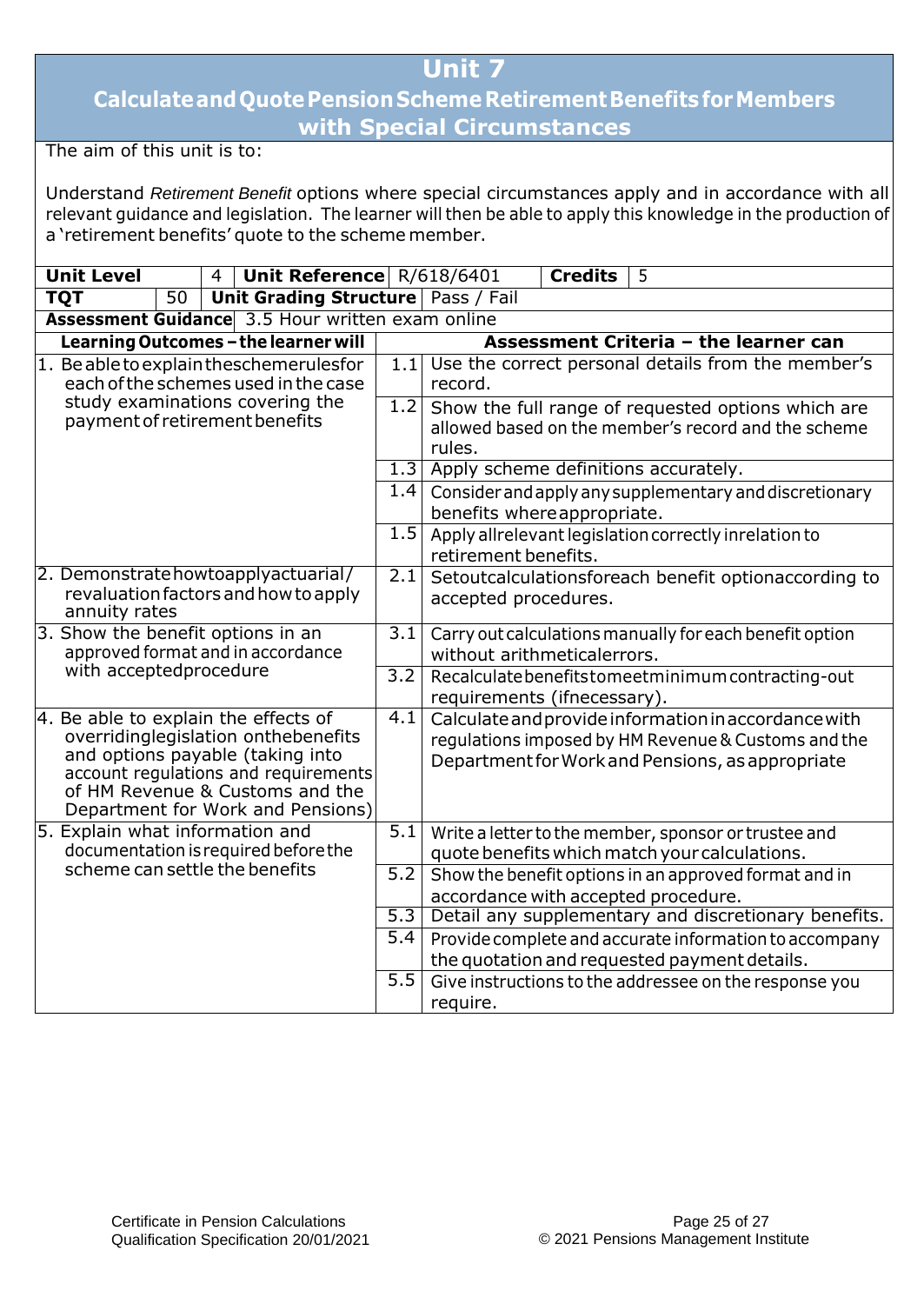#### **On successful completion of this unit, learners will know and understand:**

- Theschemerulesforeachof the schemesusedinthe casestudyexaminations covering the payment of **retirement benefits**
- How to deal with supplementary and discretionary benefits
- The effects of overriding legislation on the benefits and options payable (taking into account regulations and requirements of HM Revenue & Customs and the Department for Work and Pensions)
- Howtodeal withGuaranteedMinimumPensions, contracting-out requirements and conditions forpayment
- How to apply actuarial factors
- How to apply annuity rates
- How to apply statutory increasesondeferredpensionsfor the periodbetween date ofexit and date of retirement
- How to apply statutory increases on pensions in payment
- The Disclosure requirements
- Trustees' requirement for the discharge of benefits
- The distinction between giving financial information and financial advice (in accordance with the latest Financial Services and Markets Act)
- What information and documentation is required before the scheme can settle the benefits

#### **In meeting the performance criteria, learners must demonstrate that they can:**

- A. Identifyand apply **schemerules anddefinitions** for allofthe following:
	- a) Final salary (*including contracted out and non-contracted out categories of benefit*)
	- b) Career average revalued earnings (CARE)
	- c) Money purchase
- B. Takeintoaccountallofthefollowing**supplementaryanddiscretionarybenefits**:
	- a) Split rates of accrual
	- b) Part-time service
	- c) Transferred-in benefits
	- d) Additional voluntarycontributions
	- e) Augmentations
- C. Setoutandprovidefullyworkedmanual**calculations**forallofthefollowing**retirement benefit** options:
	- a) Full pension
	- b) Cash sum with reduced pension
	- c) Dependant's pension
- D. Setoutandprovidefully workedmanual**calculations**forallofthefollowing**retirement benefit** scenarios(*from active and non-active status*)
	- a) Normal
	- b) Early
	- c) Late
	- d) Ill health